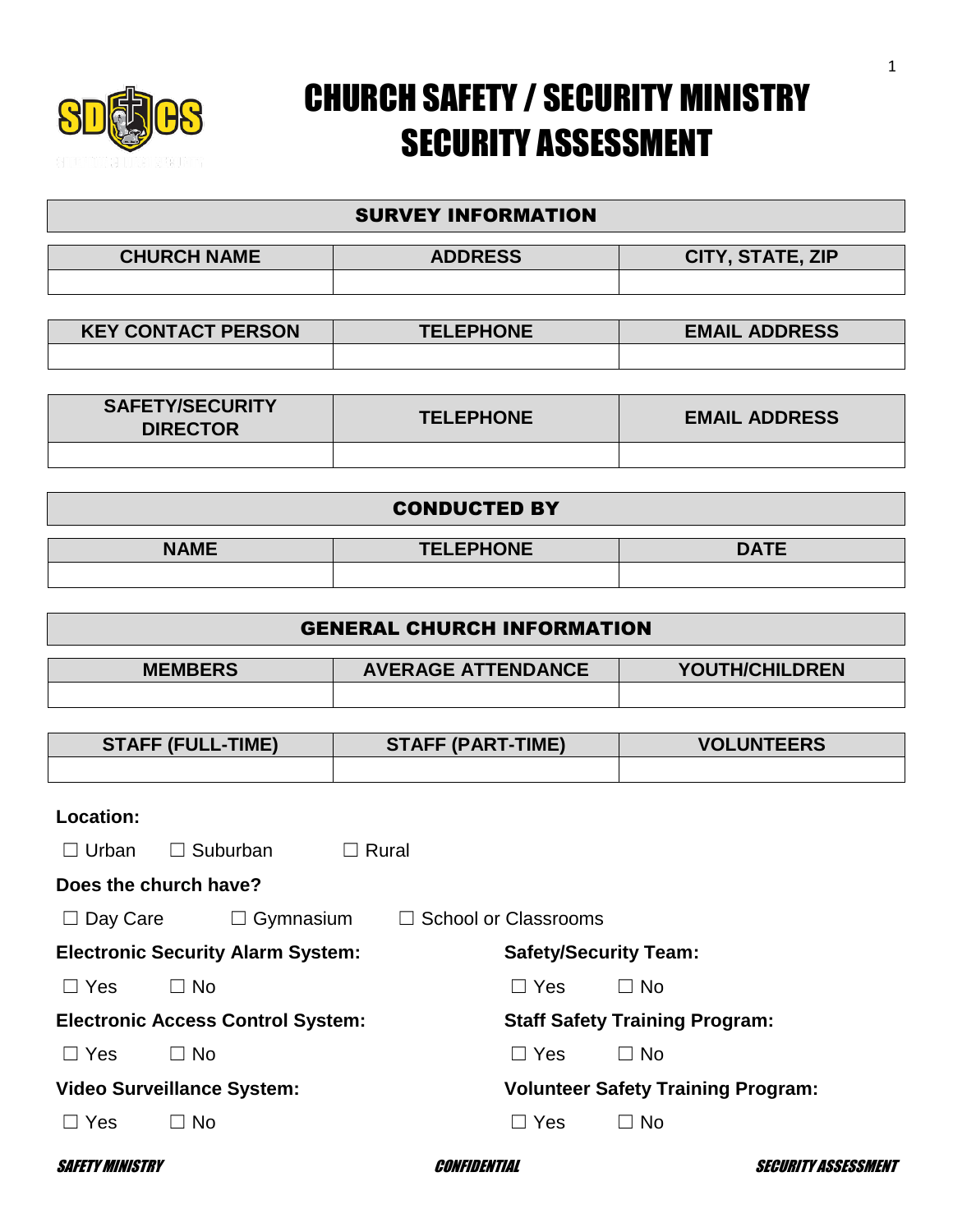#### CHURCH

A church is a building or location where a group of people come to perform acts of religious study, honor, or devotion. The term "church" may be used for churches, synagogues, mosques, or temples. It is usually a building intended for the performance of religious services and rituals.

|                                | <b>NEIGHBORHOOD</b>                                                                                                                                                                                   |
|--------------------------------|-------------------------------------------------------------------------------------------------------------------------------------------------------------------------------------------------------|
| YES □NO □NA                    | Are there "crime generators" in the immediate neighborhoods of the<br>church? "Crime generators" may include late-night social or retail<br>establishments, low income housing, social services, etc. |
|                                | Comment:                                                                                                                                                                                              |
| $\Box$ YES $\Box$ NO $\Box$ NA | Can the church be observed from surrounding facilities and streets? It is<br>preferable for there to be clear lines of sight between church's and their<br>neighbors.                                 |
|                                | Comment:                                                                                                                                                                                              |
| $\Box$ YES $\Box$ NO $\Box$ NA | Are neighborhood streets and walkways in the immediate vicinity to the<br>church well lite?                                                                                                           |
|                                | Comment:                                                                                                                                                                                              |
| <b>YES □NO □NA</b>             | Do nearby residents use church property for recreational purposes?<br>Persons who are not members of the church and use the property for<br>recreation may become a security risk or threat.          |
|                                | Comment:                                                                                                                                                                                              |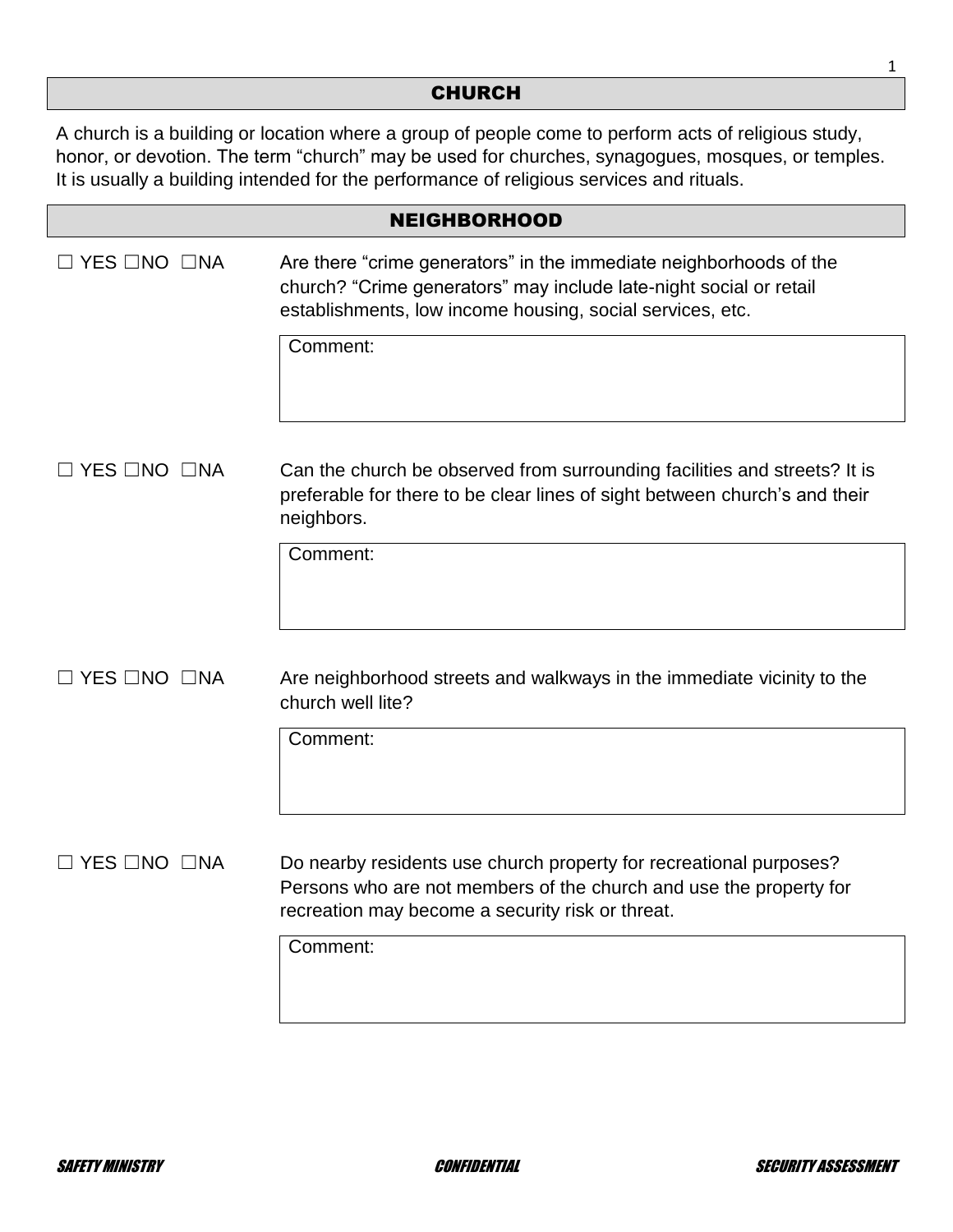□ YES □NO □NA Is the church located in a neighborhood that has an active Neighborhood Watch program? A neighborhood that has an active Neighborhood Watch program is often safer than one that does not.

Comment:

## PROPERTY PERIMETER

It is desirable that the church property perimeter or boundaries be clearly defined and recognizable. This can be accomplished by fencing, landscaping, signage, etc.

| $\Box$ YES $\Box$ NO $\Box$ NA | Are property boundaries of the church easily recognizable by visual |
|--------------------------------|---------------------------------------------------------------------|
|                                | means?                                                              |

Comment:

□ YES □NO □NA Is there a marquee or other sign visible from the adjacent roadway that identifies the presence of the house of worship?

Comment:

□ YES □NO □NA Are there signs near the property perimeter directing visitors to appropriate locations for building entry?

Comment:

 $\Box$  YES  $\Box$ NO  $\Box$ NA Is the church building and grounds visibly accessible to patrolling law enforcement vehicles?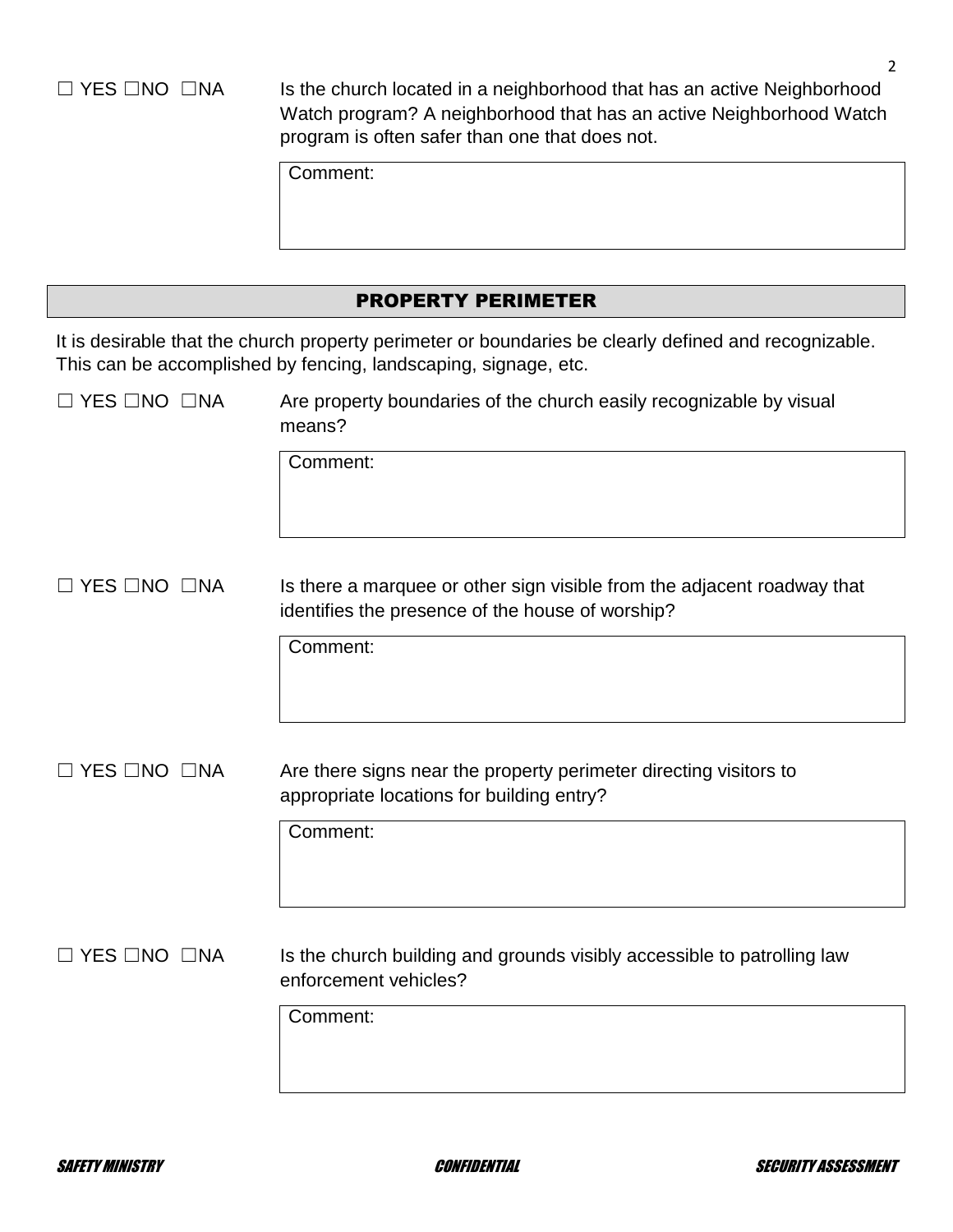#### EXTERNAL GROUNDS

External grounds are those property areas that extend from the house of worship property boundaries to the actual perimeter of the building or facility. External grounds may include vehicle parking areas, pedestrian walkways, playgrounds or recreational areas, detached storage facilities, open or landscaped areas, etc.

| $\Box$ YES $\Box$ NO $\Box$ NA | Are designated parking lots or parking areas well lighted? Surface parking<br>areas should have at least one foot candle light level during periods of<br>darkness.                                                          |  |
|--------------------------------|------------------------------------------------------------------------------------------------------------------------------------------------------------------------------------------------------------------------------|--|
|                                | Comment:                                                                                                                                                                                                                     |  |
| $\Box$ YES $\Box$ NO $\Box$ NA | Are pedestrian walkways and building entrances particularly well lighted?<br>It is recommended that pedestrian walkways and building entrances have<br>at least five foot candle light level during periods of darkness      |  |
|                                | Comment:                                                                                                                                                                                                                     |  |
| $\Box$ YES $\Box$ NO $\Box$ NA | Are all sides of the church illuminated by exterior lighting?                                                                                                                                                                |  |
|                                | Comment:                                                                                                                                                                                                                     |  |
| $\Box$ YES $\Box$ NO $\Box$ NA | Are exterior lights associated with the church controlled by a photoelectric<br>cell? It is preferable to have exterior lighting controlled by light sensitive<br>photoelectric cells rather than manual switches or timers. |  |
|                                | Comment:                                                                                                                                                                                                                     |  |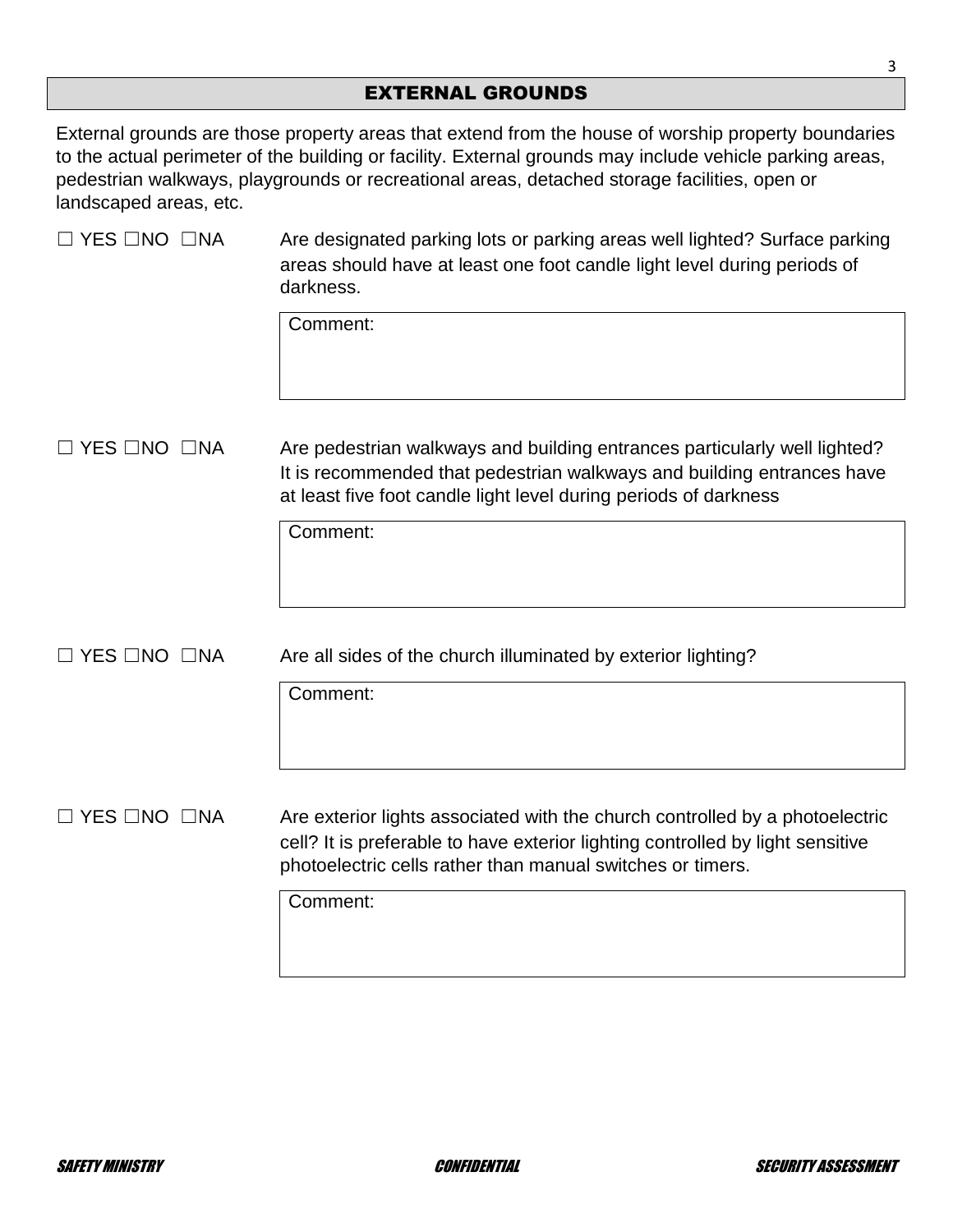| 4<br>Does someone have the responsibility for checking the operation of all<br>exterior lighting at least once a week? It is recommended there be a<br>formal process for inspecting all external lighting on a regular scheduled<br>basis.<br>Comment: |
|---------------------------------------------------------------------------------------------------------------------------------------------------------------------------------------------------------------------------------------------------------|
| Is there a reliable system or process for the timely repair of inoperative<br>external lighting? Inoperative exterior lighting should be repaired as soon<br>as possible after being identified.<br>Comment:                                            |
| Is exterior lighting uniform, without pockets of shadow or glare?<br>Comment:                                                                                                                                                                           |
| Are switches, breakers or electrical panels that control lighting<br>inaccessible to the public?<br>Comment:                                                                                                                                            |
| Are exterior playgrounds enclosed by a sturdy fence?<br>Comment:                                                                                                                                                                                        |
| Do external playgrounds have a restricted entry point?<br>Comment:                                                                                                                                                                                      |
|                                                                                                                                                                                                                                                         |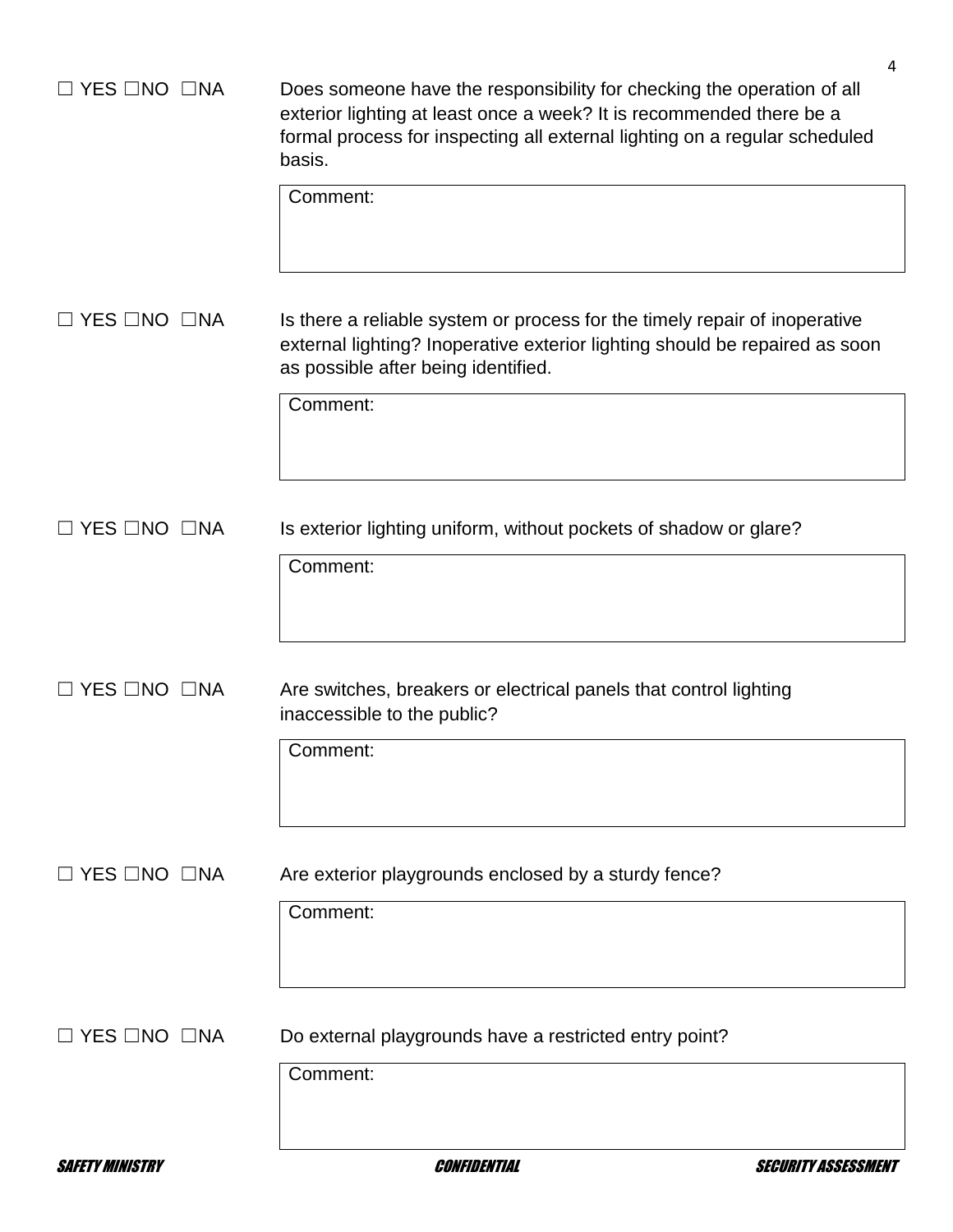| $\Box$ YES $\Box$ NO $\Box$ NA | Are sight lines from the church to playgrounds unobstructed by<br>landscaping, plant growth or other means?                                                                                                                                                                                                                                                                                                                |
|--------------------------------|----------------------------------------------------------------------------------------------------------------------------------------------------------------------------------------------------------------------------------------------------------------------------------------------------------------------------------------------------------------------------------------------------------------------------|
|                                | Comment:                                                                                                                                                                                                                                                                                                                                                                                                                   |
| $\Box$ YES $\Box$ NO $\Box$ NA | Does playground equipment have tamper-proof fasteners?                                                                                                                                                                                                                                                                                                                                                                     |
|                                | Comment:                                                                                                                                                                                                                                                                                                                                                                                                                   |
| $\Box$ YES $\Box$ NO $\Box$ NA | Are bushes, shrubbery or other plant growth trimmed in an appropriate<br>manner so as not to serve as a hiding place or a place of concealment? It<br>is recommended that plant growth within six foot of a parking facility,<br>pedestrian walkway or building entrance be trimmed at a height of no<br>more than two feet (2'). The branches or foliage of trees should be no<br>lower than seven feet (7') above grade. |
|                                | Comment:                                                                                                                                                                                                                                                                                                                                                                                                                   |
| $\Box$ YES $\Box$ NO $\Box$ NA | Are there any informal pathways (not formally designated) that may serve<br>as a security risk, i.e., inadequately lit?                                                                                                                                                                                                                                                                                                    |
|                                | Comment:                                                                                                                                                                                                                                                                                                                                                                                                                   |
| $\Box$ YES $\Box$ NO $\Box$ NA | Are exterior or detached storage buildings or facilities well-constructed<br>and secured?                                                                                                                                                                                                                                                                                                                                  |
|                                | Comment:                                                                                                                                                                                                                                                                                                                                                                                                                   |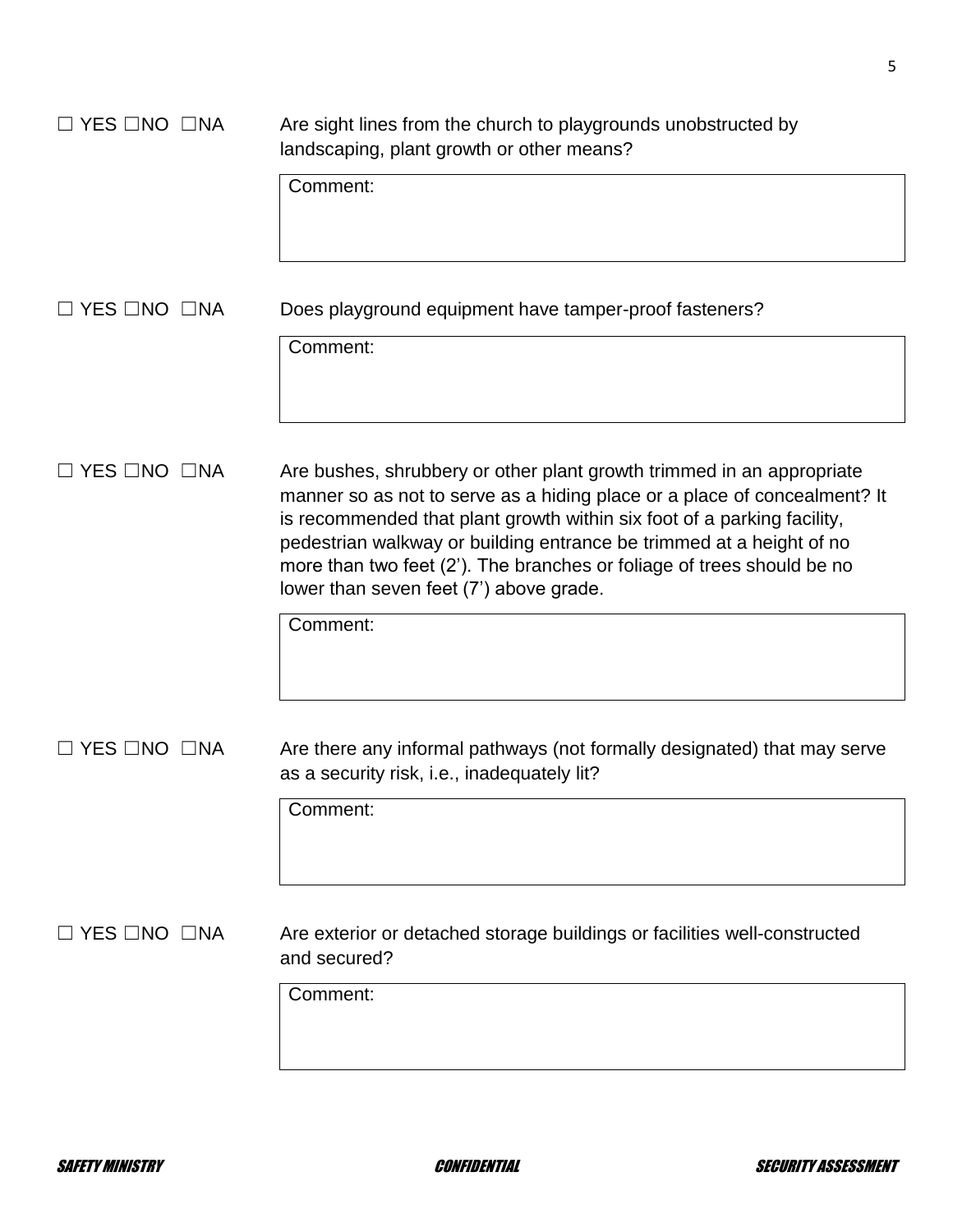# □ YES □NO □NA Are dumpster covers locked and is the trash or dumpster area well lit? Comment:

□ YES □NO □NA Are there any exterior building recesses or alcoves that can serve as hiding places or places of concealment for intruders? Means to remove or reduce concealment potential may include lighting, screening, blocking, convex mirrors, etc.

Comment:

|                                | <b>BUILDING PERIMETER</b>                                                                                                                                            |
|--------------------------------|----------------------------------------------------------------------------------------------------------------------------------------------------------------------|
| $\Box$ YES $\Box$ NO $\Box$ NA | Are visitor entry points clearly identified?                                                                                                                         |
|                                | Comment:                                                                                                                                                             |
| コ YES □NO  □NA                 | Is the church designed in such a manner that visitors have to check in at<br>an administrative office or desk before they can access other parts of the<br>building? |
|                                | Comment:                                                                                                                                                             |
| □ YES □NO □NA                  | Is the designated visitor entry point under the visual supervision of a<br>receptionist or administrative office?                                                    |
|                                | Comment:                                                                                                                                                             |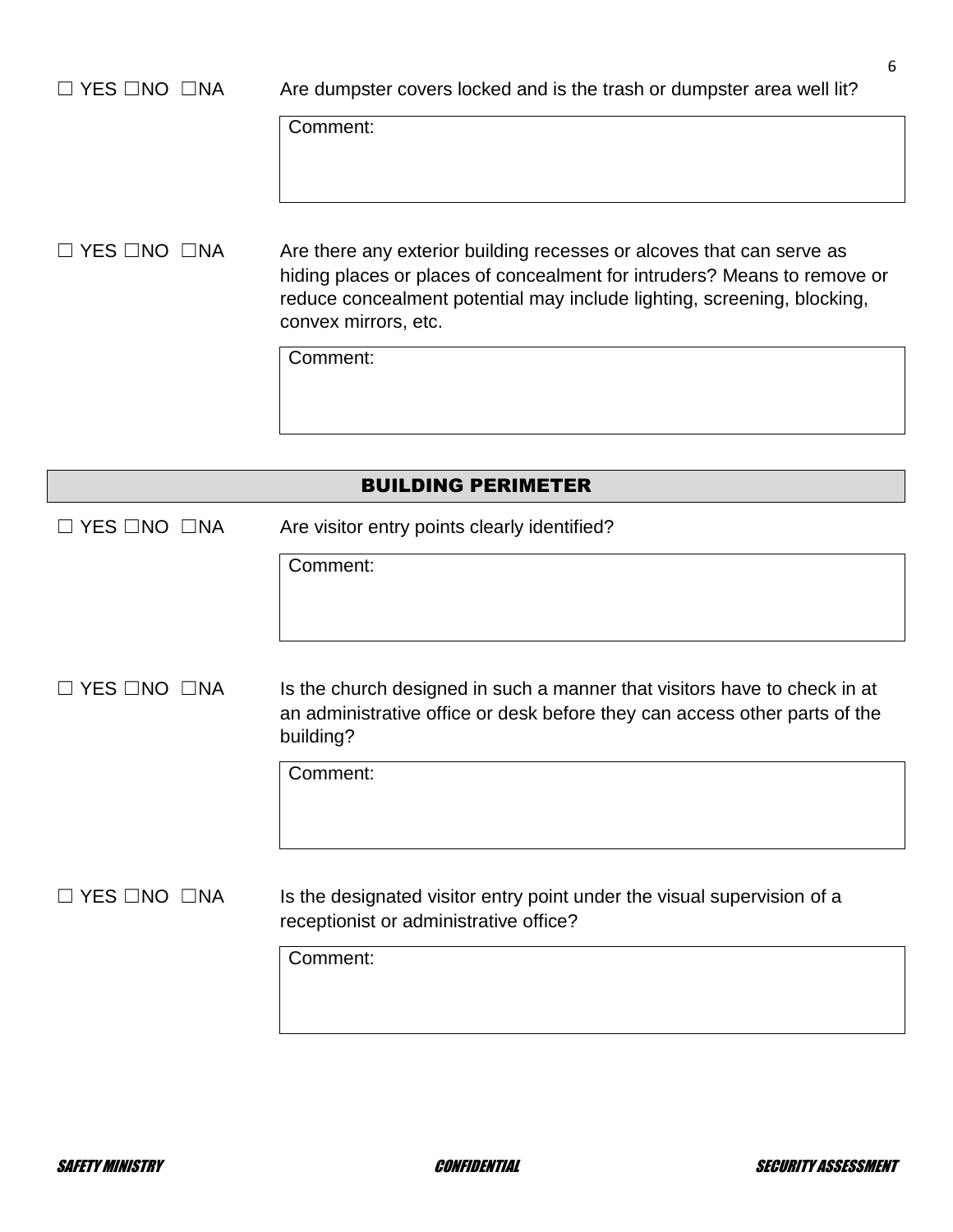| $\Box$ YES $\Box$ NO $\Box$ NA | 7<br>Is there a strategy or program to detect and eliminate propped exterior<br>doors at the church?<br>Comment:                                                                                                                                                                                          |
|--------------------------------|-----------------------------------------------------------------------------------------------------------------------------------------------------------------------------------------------------------------------------------------------------------------------------------------------------------|
| $\Box$ YES $\Box$ NO $\Box$ NA | Are locations where gas and electric utilities enter the church secured?<br>Comment:                                                                                                                                                                                                                      |
| $\Box$ YES $\Box$ NO $\Box$ NA | Has the exterior handles and door trim been removed from emergency<br>exit doors?<br>Comment:                                                                                                                                                                                                             |
| $\Box$ YES $\Box$ NO $\Box$ NA | Are perimeter pedestrian entryways equipped with full flush metal or solid<br>core doors at least 1 3/4" thick and secured with deadbolt locking devices<br>(where life safety codes do not govern otherwise) and door hinges that do<br>not permit the pins to be removed from the exterior?<br>Comment: |
| $\Box$ YES $\Box$ NO $\Box$ NA | Are exterior doors not used as designated entry points locked to prevent<br>entry from the exterior?<br>Comment:                                                                                                                                                                                          |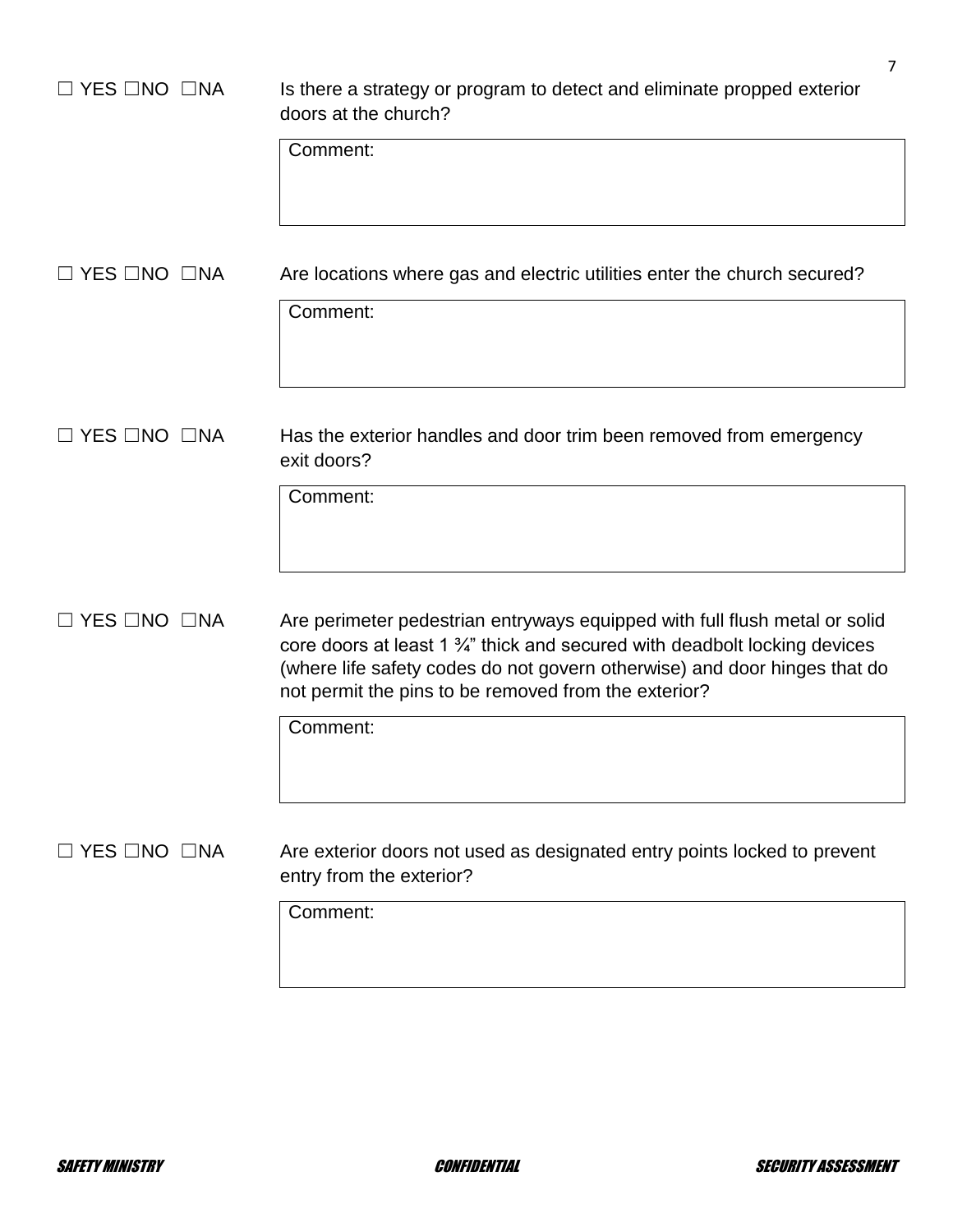| <b>SAFETY MINISTRY</b>         | Confidential<br><i>SECURITY ASSESSMEI</i>                                                                                                                                                                                |   |
|--------------------------------|--------------------------------------------------------------------------------------------------------------------------------------------------------------------------------------------------------------------------|---|
| $\Box$ YES $\Box$ NO $\Box$ NA | Are operable exterior windows easily locked?<br>Comment:                                                                                                                                                                 |   |
|                                |                                                                                                                                                                                                                          |   |
|                                | more easily opened with a coat hanger?<br>Comment:                                                                                                                                                                       |   |
| $\Box$ YES $\Box$ NO $\Box$ NA | Are exit doors equipped with push-pads rather than push-bars that may be                                                                                                                                                 |   |
|                                | Comment:                                                                                                                                                                                                                 |   |
| $\Box$ YES $\Box$ NO $\Box$ NA | Are exterior doors equipped with high quality cylindrical, tapered locks with<br>a deadbolt at least 1" in length?                                                                                                       |   |
|                                | Comment:                                                                                                                                                                                                                 |   |
| $\Box$ YES $\Box$ NO $\Box$ NA | Do exterior door frames have reinforced strike plates secured by at least<br>four $(4)$ , 3" screws?                                                                                                                     |   |
|                                | Comment:                                                                                                                                                                                                                 |   |
| $\Box$ YES $\Box$ NO $\Box$ NA | Is there no more than 1/8" clearance between the exterior doors and their<br>door frames? Exterior doors need to fit tightly in their door frames so a<br>prying device cannot be wedged between the door and the frame. |   |
|                                | Comment:                                                                                                                                                                                                                 |   |
| $\Box$ YES $\Box$ NO $\Box$ NA | Are the locks on all building entry points functional and in a good state of<br>repair?                                                                                                                                  | 8 |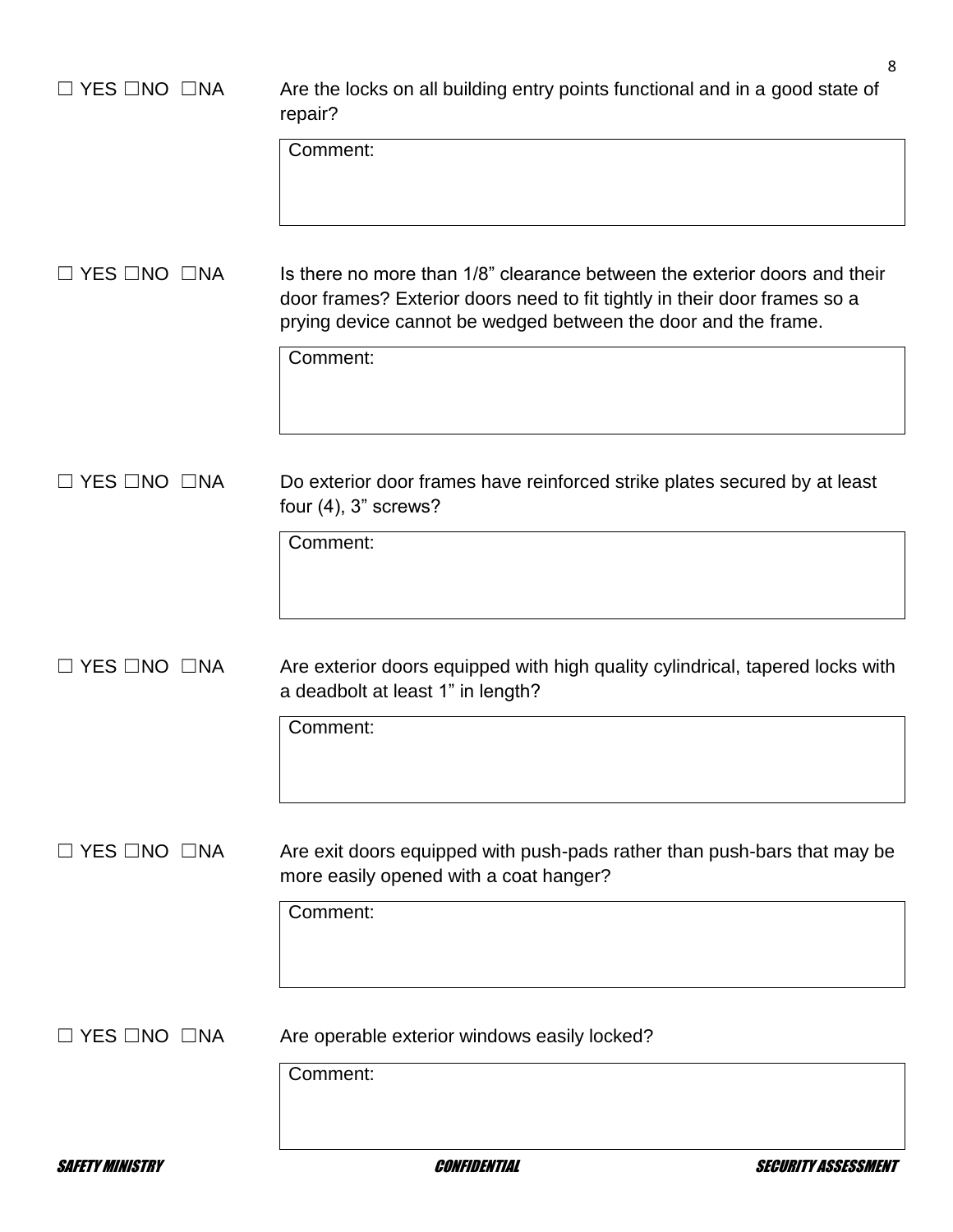## ☐ YES ☐NO ☐NA Are double-hung windows (sashes slide up and down) and horizontal sliding windows equipped with an auxiliary locking device or interlocking sashes to prevent sliding a small flat blade between the sashes to unlock the window?

Comment:

□ YES □NO □NA Are horizontal sliding windows or doors equipped with screws or devices to prevent the sash or door from being lifted out of the track?

Comment:

☐ YES ☐NO ☐NA Are windows below or partially below grade provided with grills, security screens or burglary resistant glazing material (consistent with Life Safety Codes)?

Comment:

□ YES □NO □NA Are windows in concealed areas provided with grills, security screens or burglary resistant glazing material?

Comment:

 $\Box$  YES  $\Box$ NO  $\Box$ NA Is there a clear responsibility for unlocking and locking the church each day?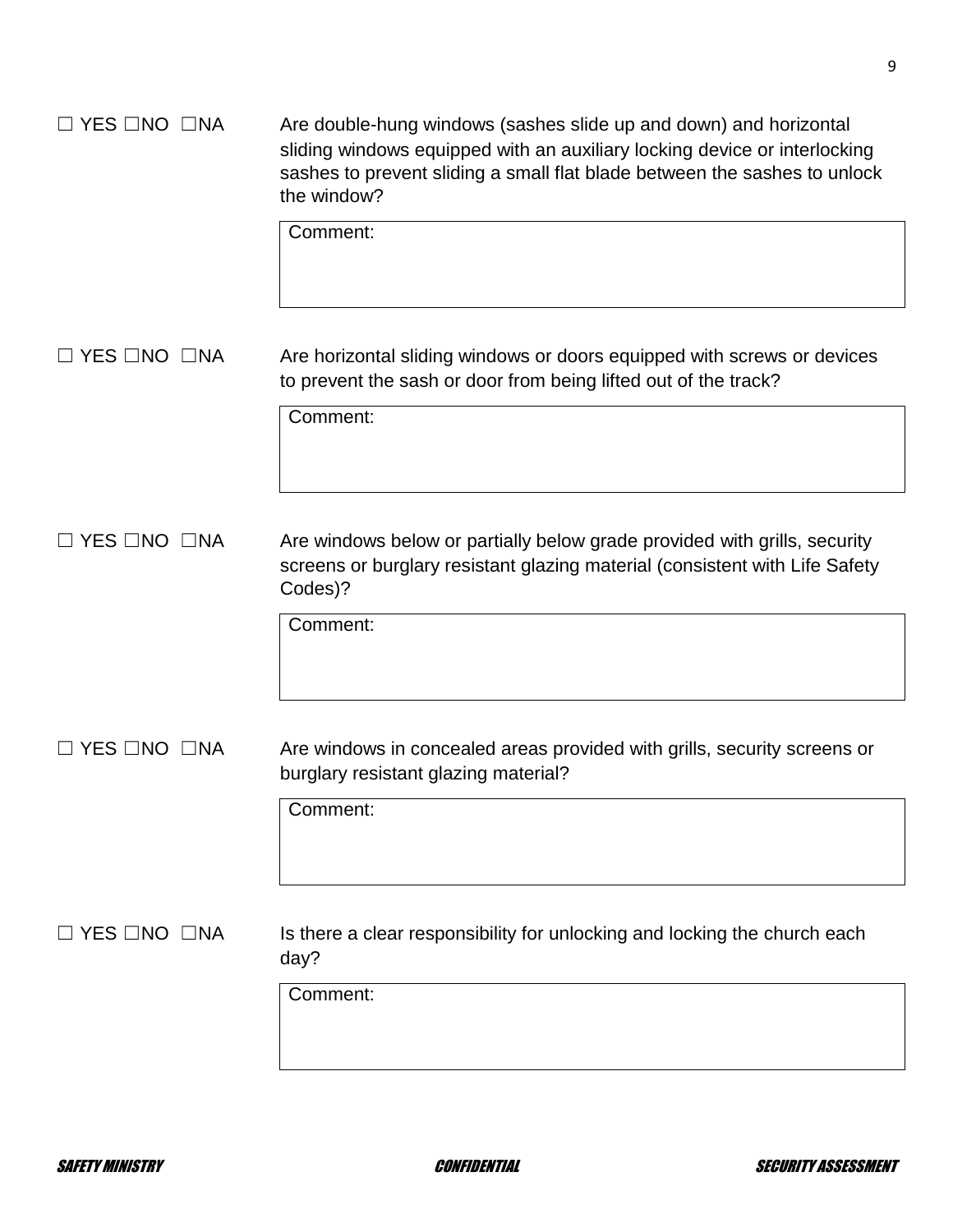□ YES □NO □NA Are horizontal sliding windows or doors equipped with screws or devices to prevent sash or door from being lifted out of the track?

| ELECTRONIC INTRUSION DETECTION SYSTEM |                                                                                                                                                                                                                                                                                            |
|---------------------------------------|--------------------------------------------------------------------------------------------------------------------------------------------------------------------------------------------------------------------------------------------------------------------------------------------|
| $\Box$ YES $\Box$ NO $\Box$ NA        | Does the church have an electronic intrusion detection system ("burglar<br>alarm")?<br>Comment:                                                                                                                                                                                            |
| $\Box$ YES $\Box$ NO $\Box$ NA        | Does the alarm system cover all exterior entry points?<br>Comment:                                                                                                                                                                                                                         |
|                                       |                                                                                                                                                                                                                                                                                            |
| $\Box$ YES $\Box$ NO $\Box$ NA        | Are there clear signs and/or decals posted on the exterior of the building<br>(doors and windows) indicating the facility is equipped with an intrusion<br>detection system? The primary goal of an alarm system should be to deter<br>by its presence and prevent illegal entry attempts. |
|                                       | Comment:                                                                                                                                                                                                                                                                                   |
| $\Box$ YES $\Box$ NO $\Box$ NA        | Is the intrusion detection system centrally monitored? It is recommended<br>that an electronic intrusion detection system be equipped with both a loud<br>local annunciator and be monitored centrally by an alarm monitoring<br>center.                                                   |
|                                       | Comment:                                                                                                                                                                                                                                                                                   |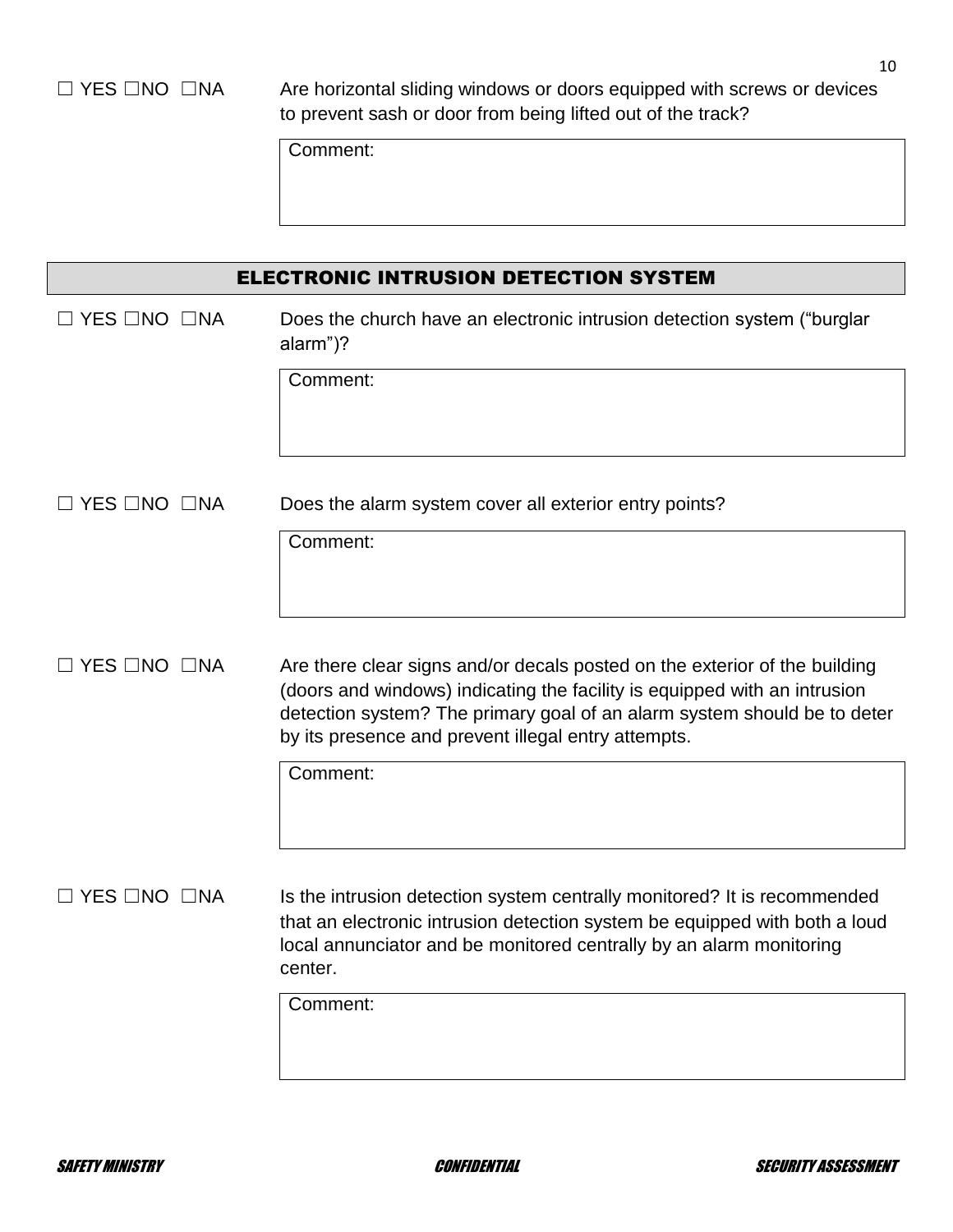| YES □NO □NA                    | 11<br>Are appropriate church members and staff formally trained on alarm<br>system arming and disarming procedures? Many false alarms are<br>generated because of inappropriate arming and disarming procedures or<br>practices.<br>Comment: |
|--------------------------------|----------------------------------------------------------------------------------------------------------------------------------------------------------------------------------------------------------------------------------------------|
| $\Box$ YES $\Box$ NO $\Box$ NA | Is there a preventive maintenance program for the intrusion detection<br>alarm system? Intrusion detection systems should be inspected and<br>serviced at least annually by a trained and certified technician.<br>Comment:                  |
|                                |                                                                                                                                                                                                                                              |
| <b>YES □NO □NA</b>             | Is there a process or procedure for the periodic replacement or upgrading<br>of the intrusion detection system? With extended age, intrusion detection<br>equipment can deteriorate or become technologically obsolete.<br>Comment:          |
|                                |                                                                                                                                                                                                                                              |
| $\Box$ YES $\Box$ NO $\Box$ NA | Are the arm/disarm codes for an intrusion detection system changed and<br>reissued at least annually?                                                                                                                                        |
|                                | Comment:                                                                                                                                                                                                                                     |
| YES □NO □NA                    | Are the names and call numbers of persons on the central station call list<br>reviewed and updated at least annually?                                                                                                                        |
|                                | Comment:                                                                                                                                                                                                                                     |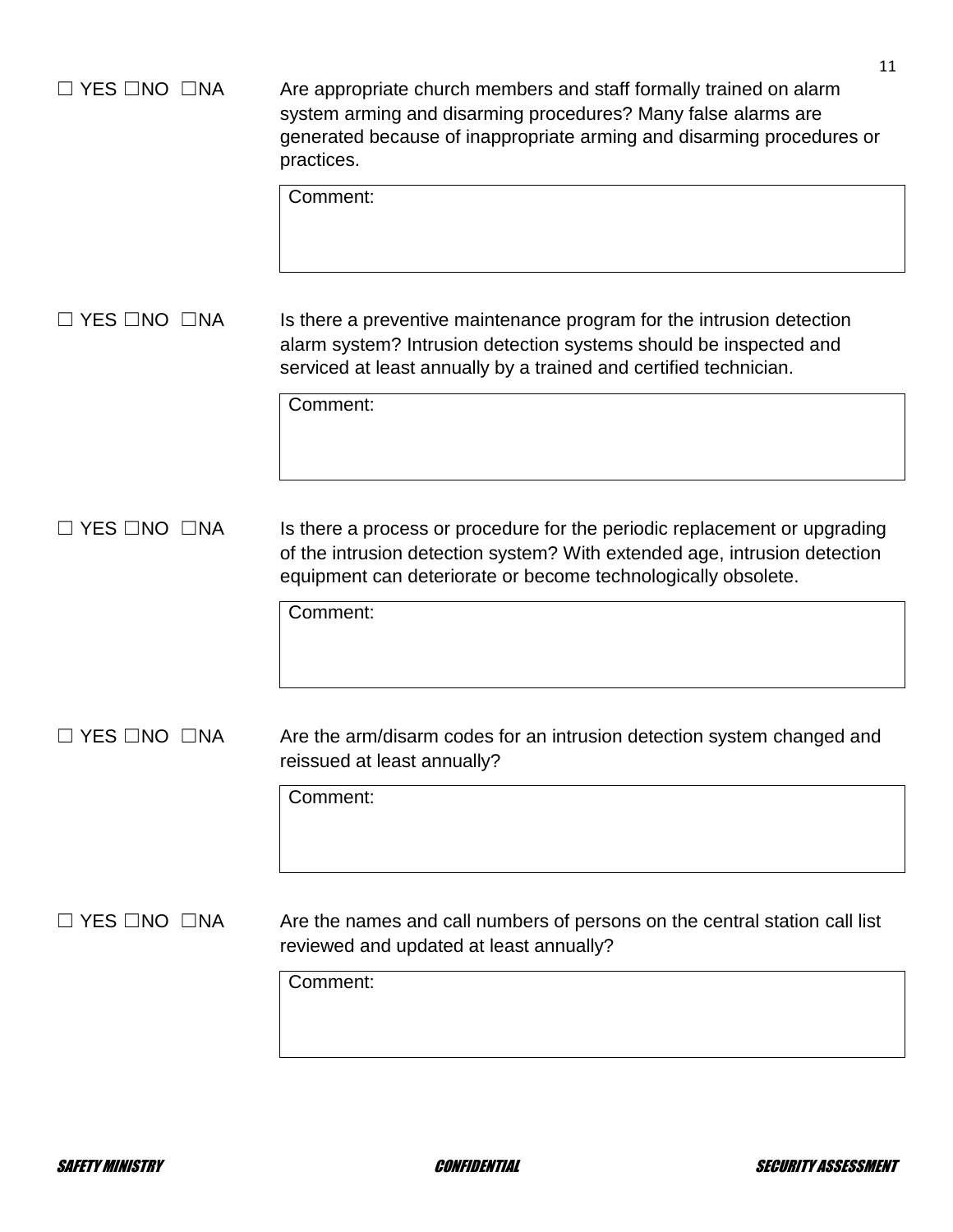|                                  | 12                                                                                                                                                               |  |
|----------------------------------|------------------------------------------------------------------------------------------------------------------------------------------------------------------|--|
|                                  | <b>ELECTRONIC ACCESS CONTROL SYSTEM</b>                                                                                                                          |  |
| $\Box$ YES $\Box$ NO $\Box$ NA   | Are primary exterior doors controlled by a functioning electronic access<br>control system (magnetic swipe or proximity device)?                                 |  |
|                                  | Comment:                                                                                                                                                         |  |
| $\Box$ YES $\Box$ NO $\Box$ NA   | Are building exit doors equipped with an electronic alarm?                                                                                                       |  |
|                                  | Comment:                                                                                                                                                         |  |
| $\Box$ YES $\Box$ NO $\Box$ NA   | Are there interior areas or doors controlled by an electronic access control<br>system?                                                                          |  |
|                                  | Comment:                                                                                                                                                         |  |
| $\Box$ YES $\Box$ NO $\Box$ NA   | Is the database of card holders for the electronic access control system<br>periodically audited to deactivate users who no longer need access to the<br>church? |  |
|                                  | Comment:                                                                                                                                                         |  |
|                                  |                                                                                                                                                                  |  |
| <b>VIDEO SURVEILLANCE SYSTEM</b> |                                                                                                                                                                  |  |
| $\Box$ YES $\Box$ NO $\Box$ NA   | Does the church currently have a video surveillance system (CCTV<br>cameras)?                                                                                    |  |
|                                  | Comment:                                                                                                                                                         |  |
|                                  |                                                                                                                                                                  |  |

 $\overline{\phantom{a}}$  $\overline{\phantom{a}}$ 

 $\mathsf{l}$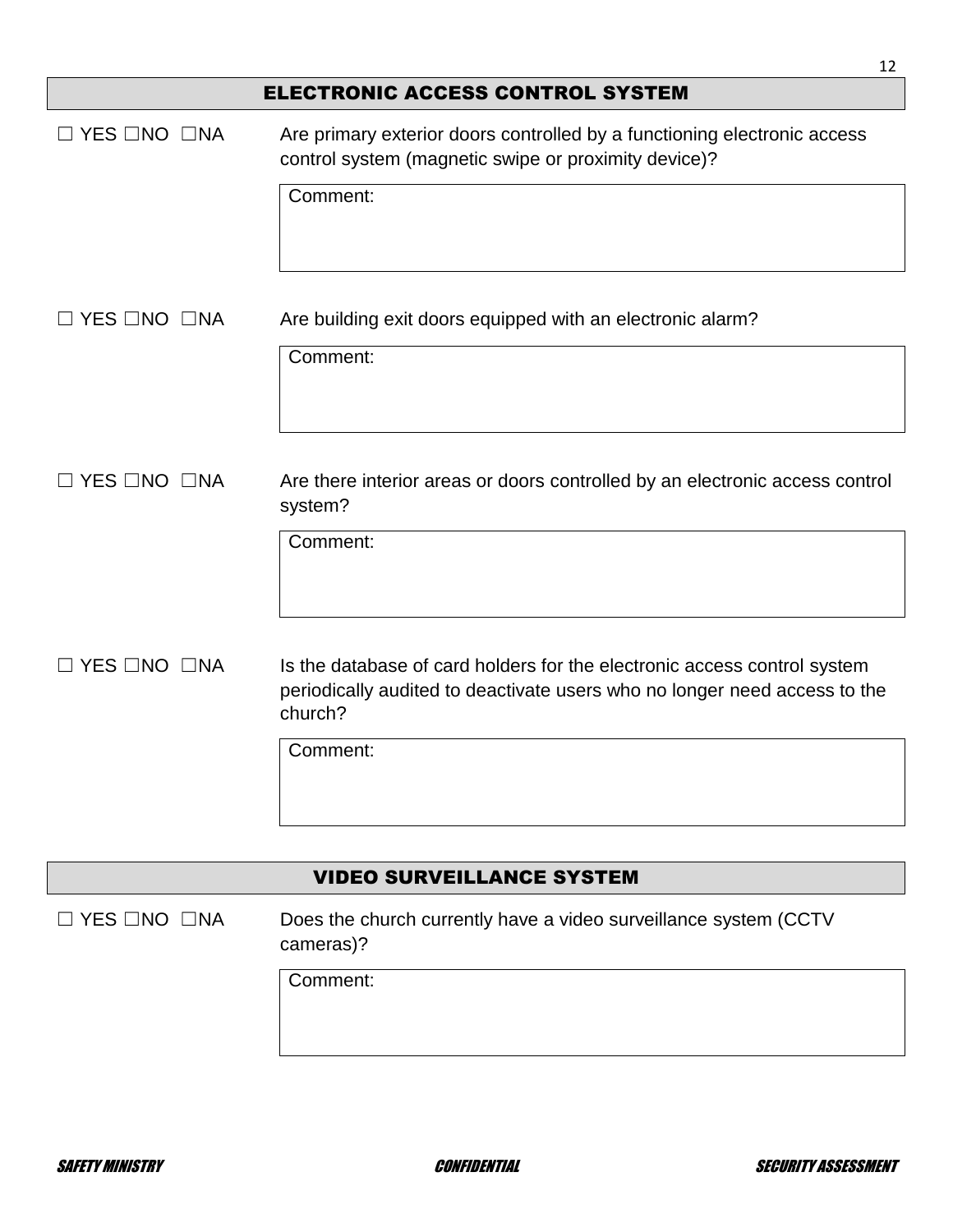| $\Box$ YES $\Box$ NO $\Box$ NA | 13<br>If the church currently has a video surveillance system, is it used to view<br>vehicle parking areas or playground areas?<br>Comment: |
|--------------------------------|---------------------------------------------------------------------------------------------------------------------------------------------|
| $\Box$ YES $\Box$ NO $\Box$ NA | If the church currently has a video surveillance system, is it used to<br>monitor perimeter access control?<br>Comment:                     |
| I YES □NO □NA                  | If the church does currently have a video surveillance system, is it used to<br>view internal areas of the building?<br>Comment:            |
| $\Box$ YES $\Box$ NO $\Box$ NA | Is there a preventive maintenance program for the video surveillance<br>system?<br>Comment:                                                 |

## INTERNAL BUILDING AREAS

☐ YES ☐NO ☐NA Are all interior hallways and rooms well lighted?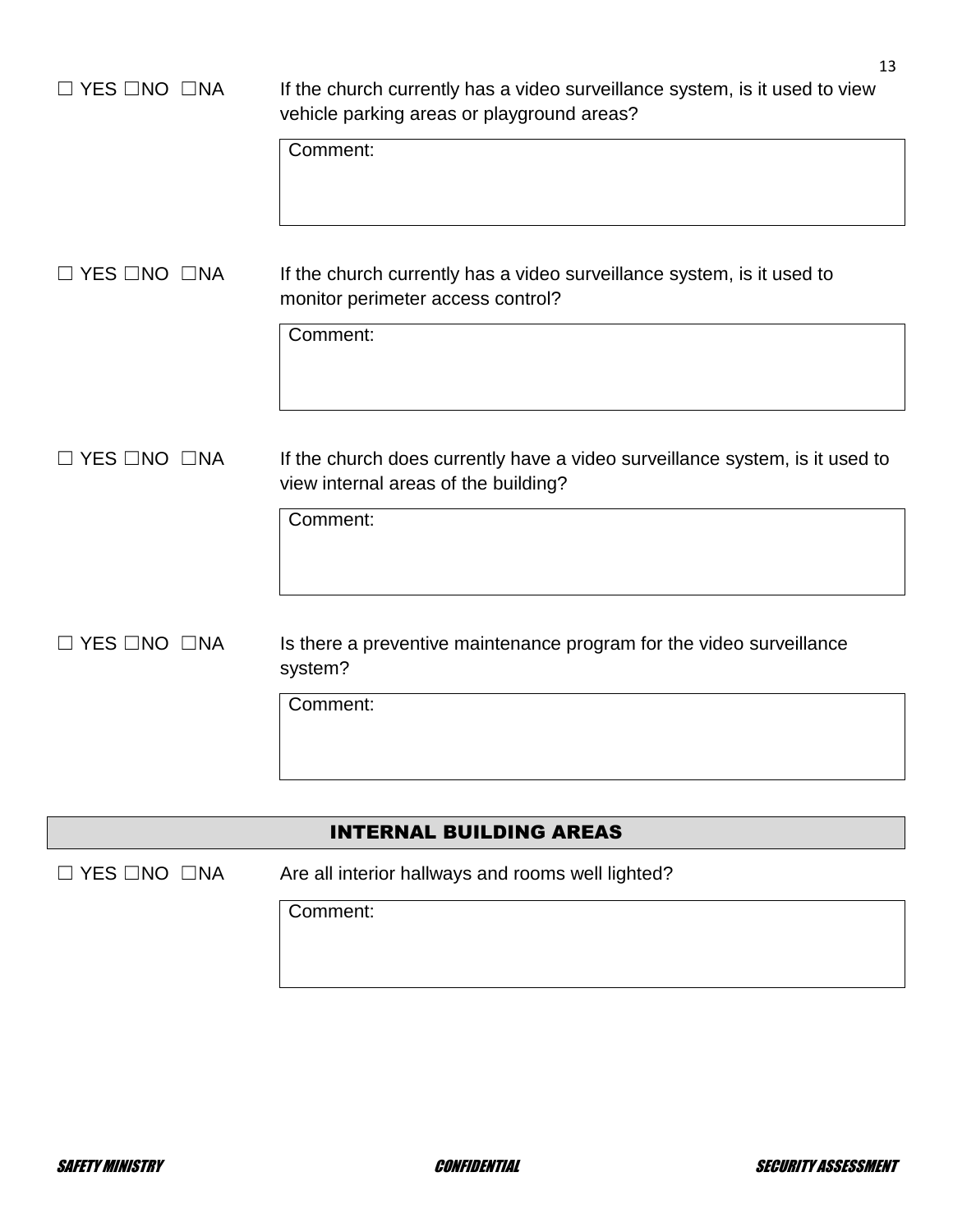| $\Box$ YES $\Box$ NO $\Box$ NA | 14<br>Are there doors or other means to secure sections of the church when the<br>section is not in use?<br>Comment:                                                                                                                                                                             |
|--------------------------------|--------------------------------------------------------------------------------------------------------------------------------------------------------------------------------------------------------------------------------------------------------------------------------------------------|
|                                |                                                                                                                                                                                                                                                                                                  |
| $\Box$ YES $\Box$ NO $\Box$ NA | Are areas under stairwells enclosed or otherwise inaccessible?<br>Comment:                                                                                                                                                                                                                       |
|                                |                                                                                                                                                                                                                                                                                                  |
| $\Box$ YES $\Box$ NO $\Box$ NA | Are building restrooms located to maximize visual surveillance, such as<br>near classrooms or staffed areas?                                                                                                                                                                                     |
|                                | Comment:                                                                                                                                                                                                                                                                                         |
| $\Box$ YES $\Box$ NO $\Box$ NA | Are interior lights within restrooms controlled by wall switches? It is<br>recommended that restroom lighting not be controlled by wall switches.<br>Restroom lighting should either be controlled by motion detectors or be on<br>continuously via key switches anytime the church is occupied. |
|                                | Comment:                                                                                                                                                                                                                                                                                         |
| $\Box$ YES $\Box$ NO $\Box$ NA | Can restroom entry doors be locked from inside the restroom? It is<br>recommended that restrooms not be capable of being locked from the<br>inside.                                                                                                                                              |
|                                | Comment:                                                                                                                                                                                                                                                                                         |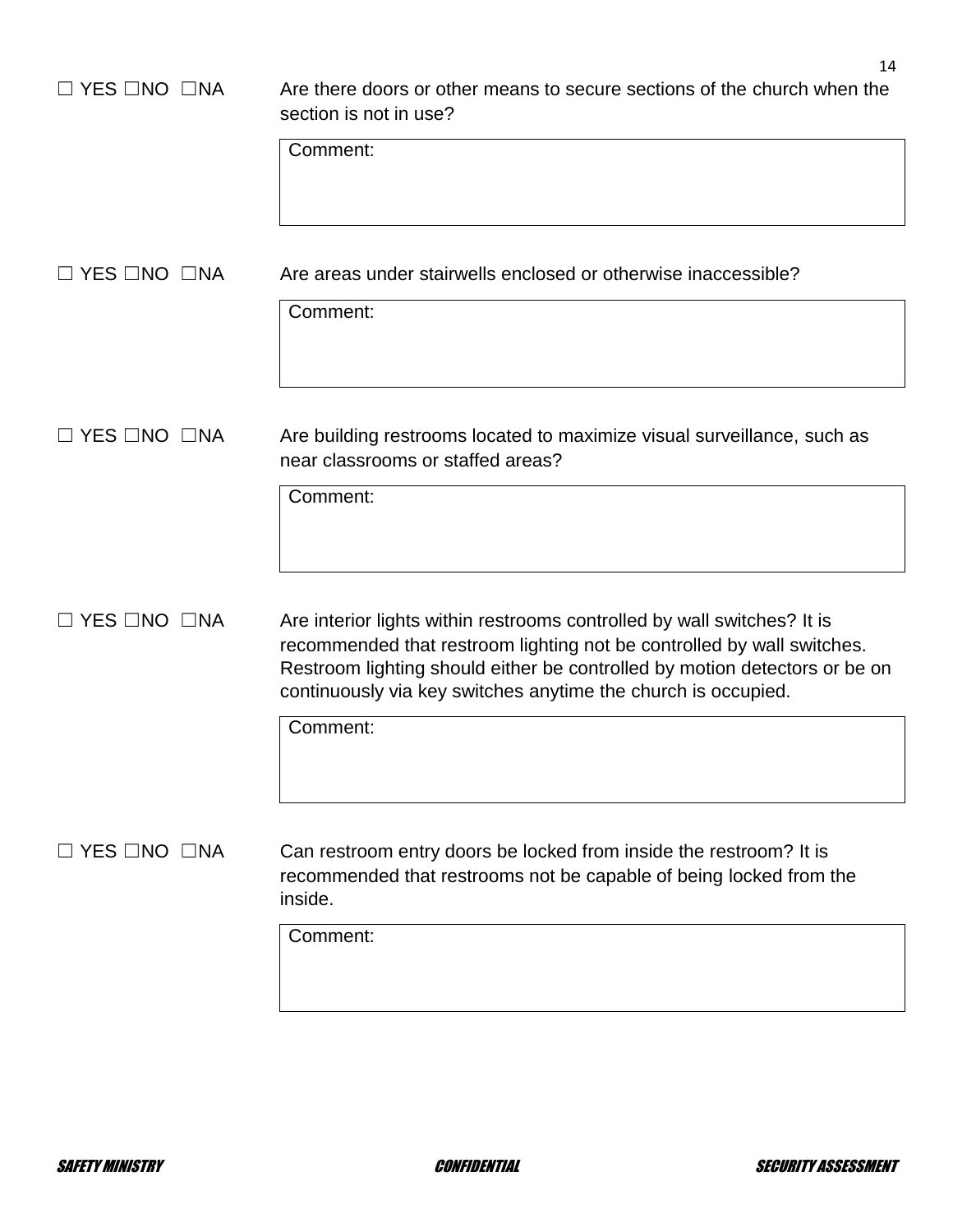| YES □NO □NA        | 15<br>Is the lockable door hardware of interior doors routinely tested to ensure<br>doors close and lock properly and that the door hardware is in a good<br>state of repair?<br>Comment:                                           |
|--------------------|-------------------------------------------------------------------------------------------------------------------------------------------------------------------------------------------------------------------------------------|
| YES □NO □NA        | Are there locks on mechanical room doors? Only designated church staff<br>should have access to building mechanical rooms.<br>Comment:                                                                                              |
| <b>YES □NO □NA</b> | Are dropped or removable ceilings sealed in some way to indicate when<br>they have been disturbed? Dropped ceilings can provide unauthorized<br>access to rooms when walls do not extend from the floor to the ceiling.<br>Comment: |
| <b>YES □NO □NA</b> | Is there a reinforced and alarmed storage room or closet for the locked<br>storage of portable church equipment of significant value?<br>Comment:                                                                                   |
|                    | <b>KEY MANAGEMENT AND CONTROL</b>                                                                                                                                                                                                   |
| YES □NO □NA        | Is there a single person responsible for key issuance and record keeping?<br>Comment:                                                                                                                                               |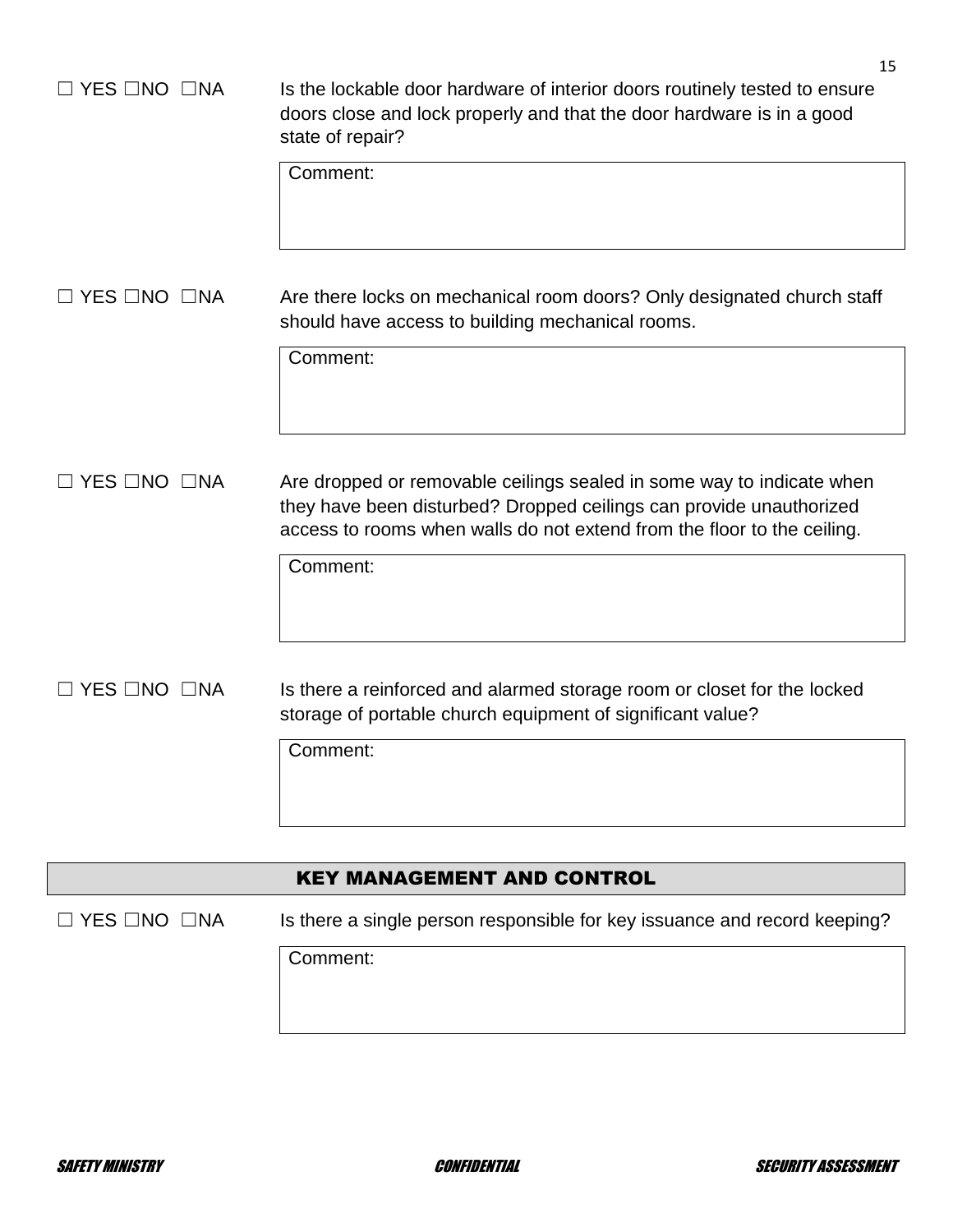| $\Box$ YES $\Box$ NO $\Box$ NA | 16<br>Is there an accurate record of who has been issued church keys?                       |
|--------------------------------|---------------------------------------------------------------------------------------------|
|                                | Comment:                                                                                    |
| $\Box$ YES $\Box$ NO $\Box$ NA | Is key duplication, prohibited except for authorized personnel?                             |
|                                | Comment:                                                                                    |
| $\Box$ YES $\Box$ NO $\Box$ NA | Are key holders required to sign for keys?                                                  |
|                                | Comment:                                                                                    |
| $\Box$ YES $\Box$ NO $\Box$ NA | Are keys stored in a locked container with limited access?                                  |
|                                | Comment:                                                                                    |
| $\Box$ YES $\Box$ NO $\Box$ NA | Are affected locks replaced or rekeyed whenever a key is lost or stolen?                    |
|                                | Comment:                                                                                    |
|                                | <b>CHURCH PROPERTY INVENTORY</b>                                                            |
| $\Box$ YES $\Box$ NO $\Box$ NA | Is the responsibility for church property inventory assigned to a specific<br>staff member? |
|                                | Comment:                                                                                    |

 $\overline{\phantom{a}}$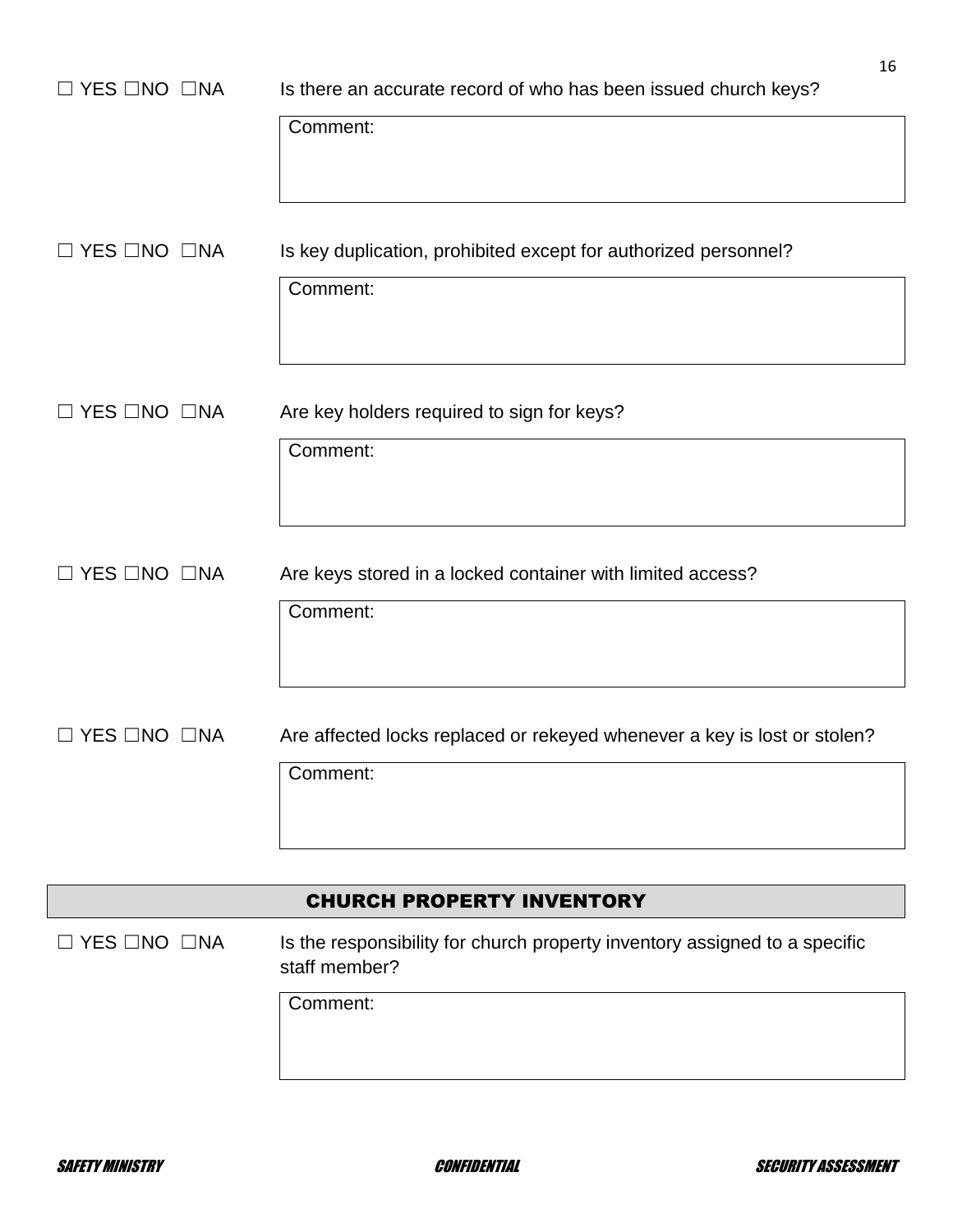| $\Box$ YES $\Box$ NO $\Box$ NA | 17<br>Is valuable church property engraved with an owner applied number in a                             |
|--------------------------------|----------------------------------------------------------------------------------------------------------|
|                                | manner that permits easy identification?                                                                 |
|                                | Comment:                                                                                                 |
| $\Box$ YES $\Box$ NO $\Box$ NA | Is there a written (preferably computerized) inventory of all church<br>property and equipment of value? |
|                                | Comment:                                                                                                 |
| $\Box$ YES $\Box$ NO $\Box$ NA | Are there written policies for personal use of church equipment or<br>property?                          |
|                                | Comment:                                                                                                 |
| $\Box$ YES $\Box$ NO $\Box$ NA | Are church assets, equipment and items of value inventoried annually?                                    |
|                                | Comment:                                                                                                 |

## CHILDREN AND YOUTH SECURITY

☐ YES ☐NO ☐NA Is there a written, up-to-date Child and Student Safety and Protection Policy?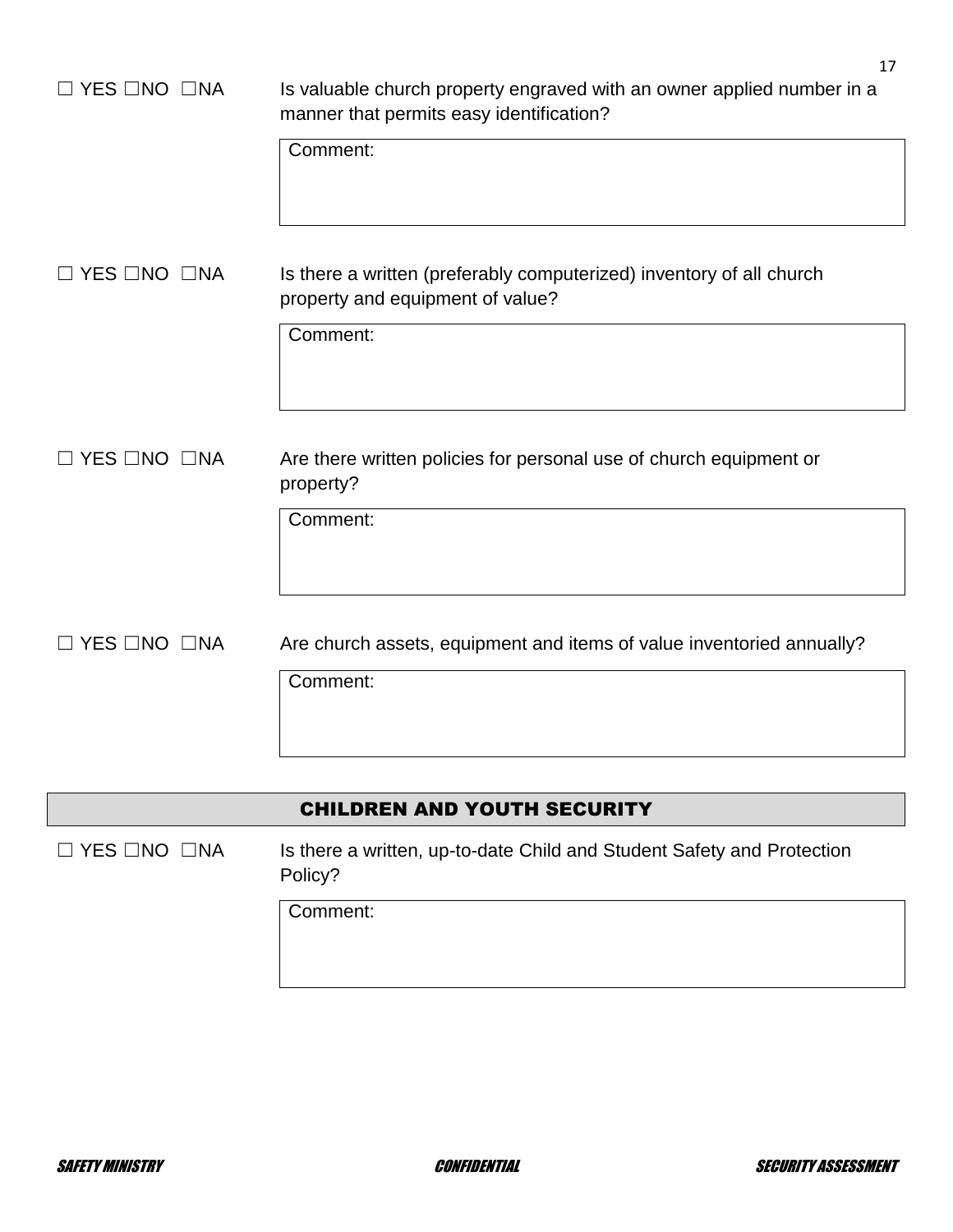| $\Box$ YES $\Box$ NO $\Box$ NA | 18<br>Is there a child and youth security training program for church employees<br>and volunteers?                                                                                                          |
|--------------------------------|-------------------------------------------------------------------------------------------------------------------------------------------------------------------------------------------------------------|
|                                | Comment:                                                                                                                                                                                                    |
| コ YES ⊡NO  □NA                 | Is there a church policy that requires a background check of staff and<br>volunteers?<br>Comment:                                                                                                           |
|                                |                                                                                                                                                                                                             |
| $\Box$ YES $\Box$ NO $\Box$ NA | Are fingerprints taken of all church employees?                                                                                                                                                             |
|                                | Comment:                                                                                                                                                                                                    |
| $\Box$ YES $\Box$ NO $\Box$ NA | Is there a policy that requires volunteers to be a member of the church or<br>active in church activities for at least six months before they can be<br>directly involved in children and youth activities? |
|                                | Comment:                                                                                                                                                                                                    |
| $\Box$ YES $\Box$ NO $\Box$ NA | Are there uncovered windows in classrooms and youth activity areas?                                                                                                                                         |
|                                | Comment:                                                                                                                                                                                                    |
| $\Box$ YES $\Box$ NO $\Box$ NA | Is there a policy that requires that two or more adults be present during<br>church sponsored programs involving children and youth?                                                                        |
|                                | Comment:                                                                                                                                                                                                    |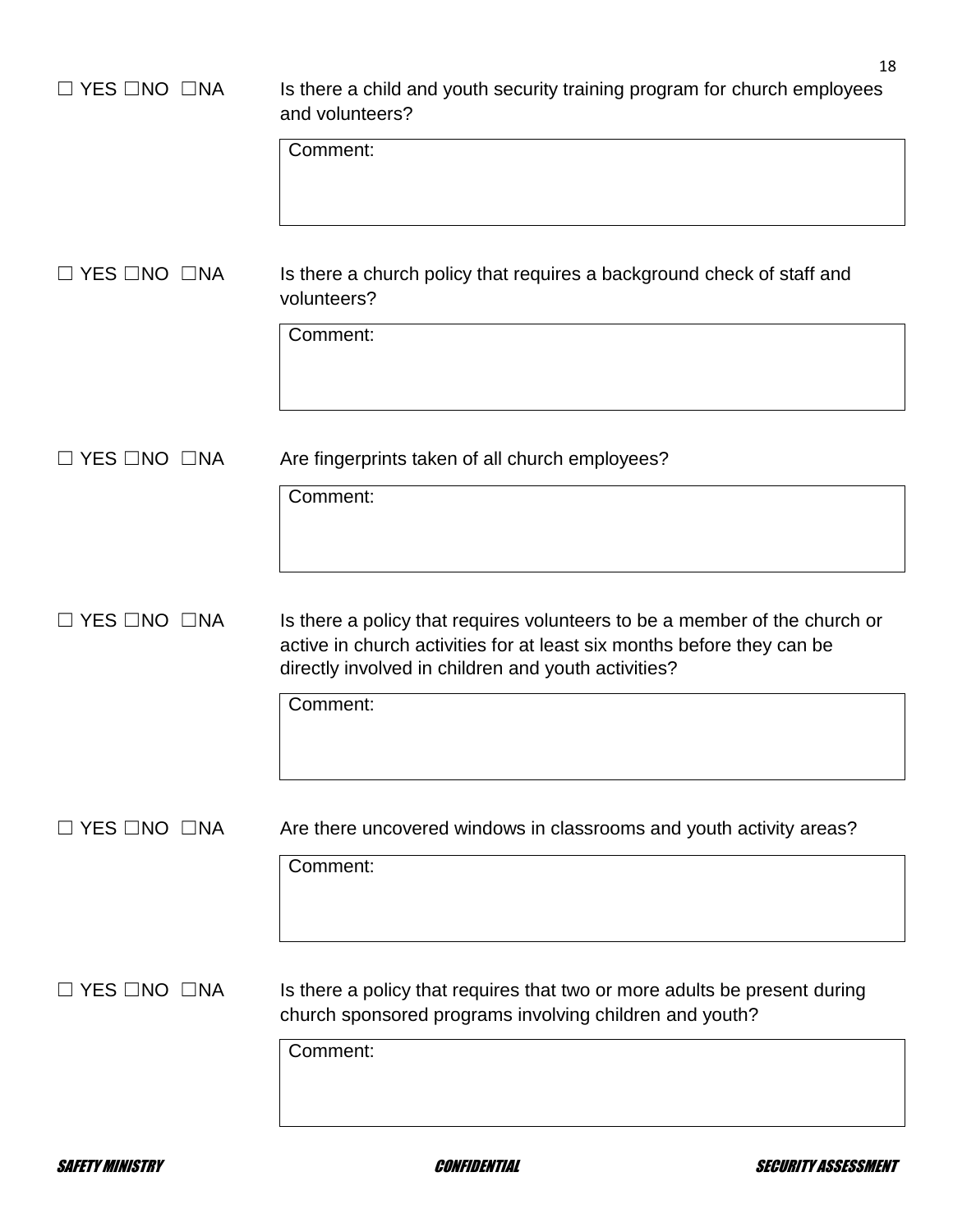## □ YES □NO □NA Is there a policy that requires an adult to announce to another adult when assisting a child in a bathroom or changing a diaper?

Comment:

## □ YES □NO □NA Is there a child-tag system or other child check in and drop off procedure for the church worship?

Comment:

|                                | <b>FINANCIAL SECURITY</b>                                                                                                                                                        |
|--------------------------------|----------------------------------------------------------------------------------------------------------------------------------------------------------------------------------|
| $\Box$ YES $\Box$ NO $\Box$ NA | Is there a written, up-to-date accounting procedure manual that identifies<br>how church money and financial resources are handled, counted,<br>deposited, reported and audited? |
|                                | Comment:                                                                                                                                                                         |
| YES □NO □NA                    | For the counting of church offerings, is there a policy that requires at least<br>three people to be present and that these people are rotated on a regular<br>basis?            |
|                                | Comment:                                                                                                                                                                         |
| YES □NO □NA                    | Is there a church policy that no one person has the authority to approve<br>purchases, issue funds and sign checks?                                                              |
|                                | Comment:                                                                                                                                                                         |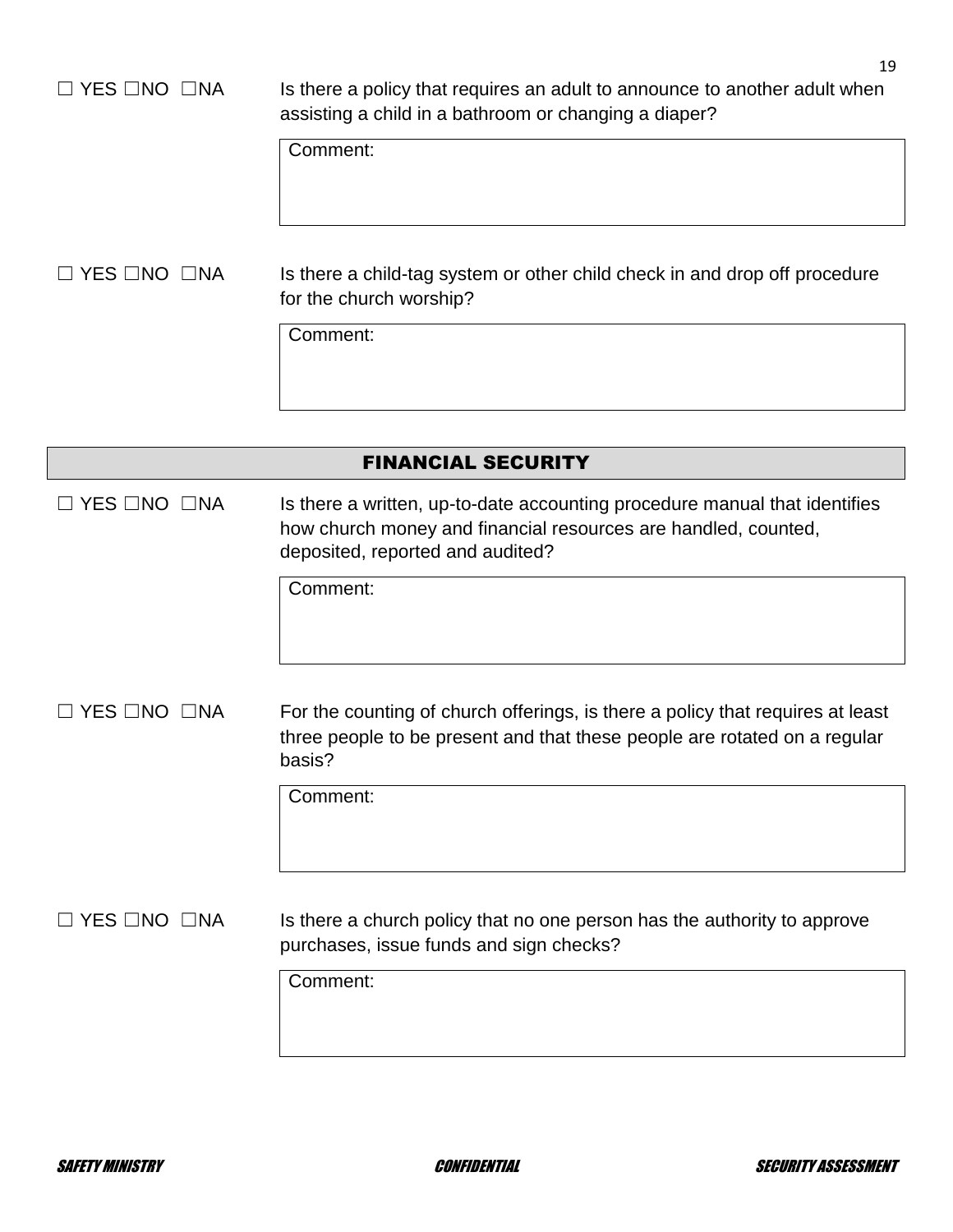| $\Box$ YES $\Box$ NO $\Box$ NA | 20<br>Are church bank statements reconciled by someone who does not have<br>the authority to issue or sign checks?<br>Comment: |
|--------------------------------|--------------------------------------------------------------------------------------------------------------------------------|
| $\Box$ YES $\Box$ NO $\Box$ NA | Is there a policy that requires all church-issued checks to have at least two<br>signatures?<br>Comment:                       |
| $\Box$ YES $\Box$ NO $\Box$ NA | Does a certified public accountant or other qualified outsider conduct an<br>annual audit of house of worship finances?        |
| $\Box$ YES $\Box$ NO $\Box$ NA | Comment:<br>Does the house of worship have a UL-approved money safe onsite for the<br>storage of cash funds?                   |
|                                | Comment:                                                                                                                       |

## CHURCH SAFETY MINISTRY

A Church Safety Ministry is a select group of volunteers and staff who serve the Lord by maintaining a safe and secure environment for worship, prayer and study. The Safety Ministry supports the Church's primary mission by adding layers of safety to the church's activities and events.

#### SAFETY MINISTRY BASICS

☐ YES ☐NO ☐NA Do you have a designated person or team responsible for safety, security, and risk management training and oversight?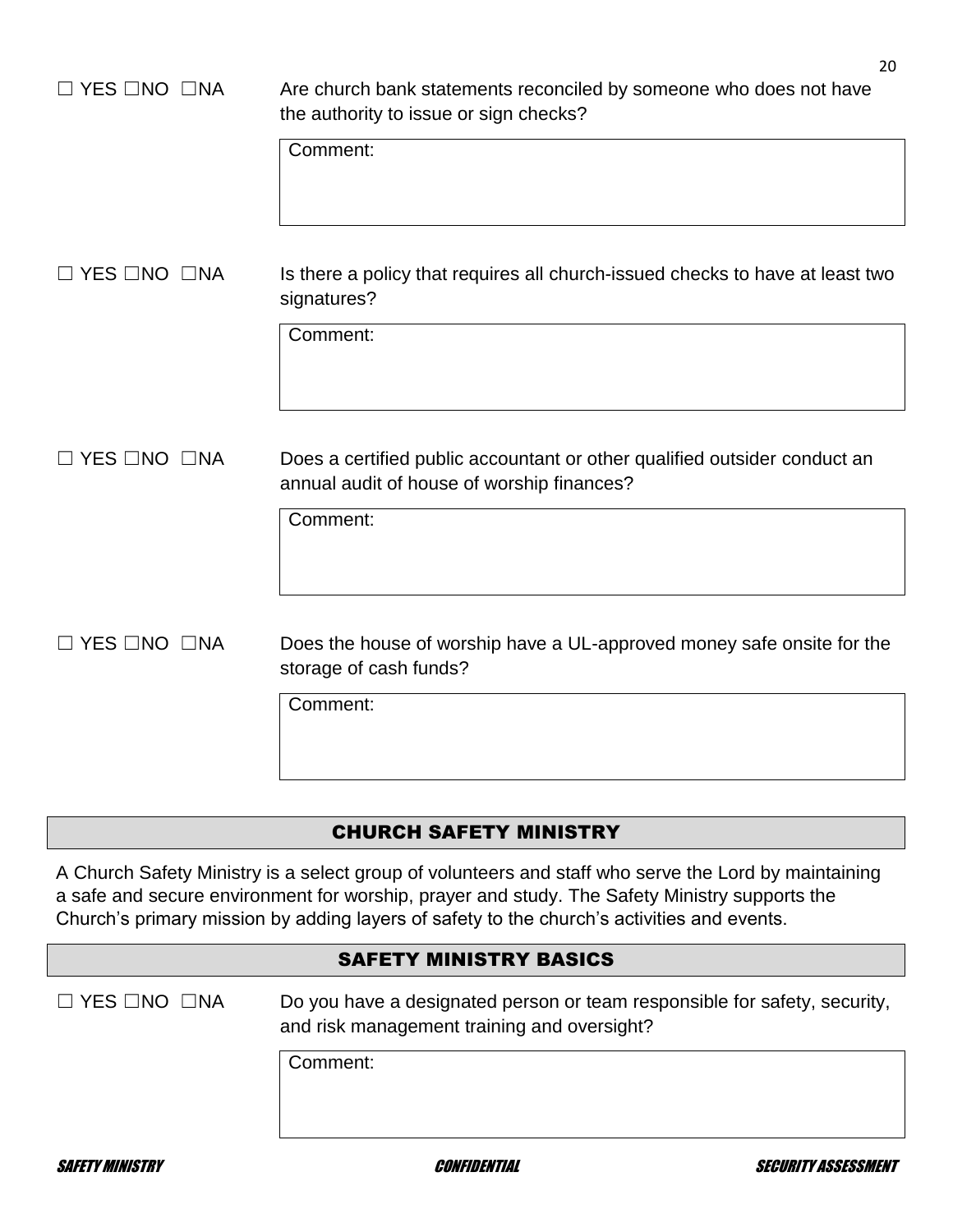| $\Box$ YES $\Box$ NO $\Box$ NA | 21<br>Do you have a training program for staff and volunteers to address safety<br>and security risks and mitigations?<br>Comment:                                        |
|--------------------------------|---------------------------------------------------------------------------------------------------------------------------------------------------------------------------|
| $\Box$ YES $\Box$ NO $\Box$ NA | Do you have a written and followed policy addressing personal protection<br>of staff, members, and visitors to your facility?<br>Comment:                                 |
| $\Box$ YES $\Box$ NO $\Box$ NA | Do you engage in a regular and documented facility inspection and<br>maintenance program and have written policies for groups using the<br>church facilities?<br>Comment: |
| $\Box$ YES $\Box$ NO $\Box$ NA | Do you have a written and followed emergency preparation and response<br>plan and the personnel needed to oversee such a ministry or event?<br>Comment:                   |

## GENERAL CONSIDERATIONS

□ YES □NO □NA Do you have a safety team that can take charge during any emergency situation?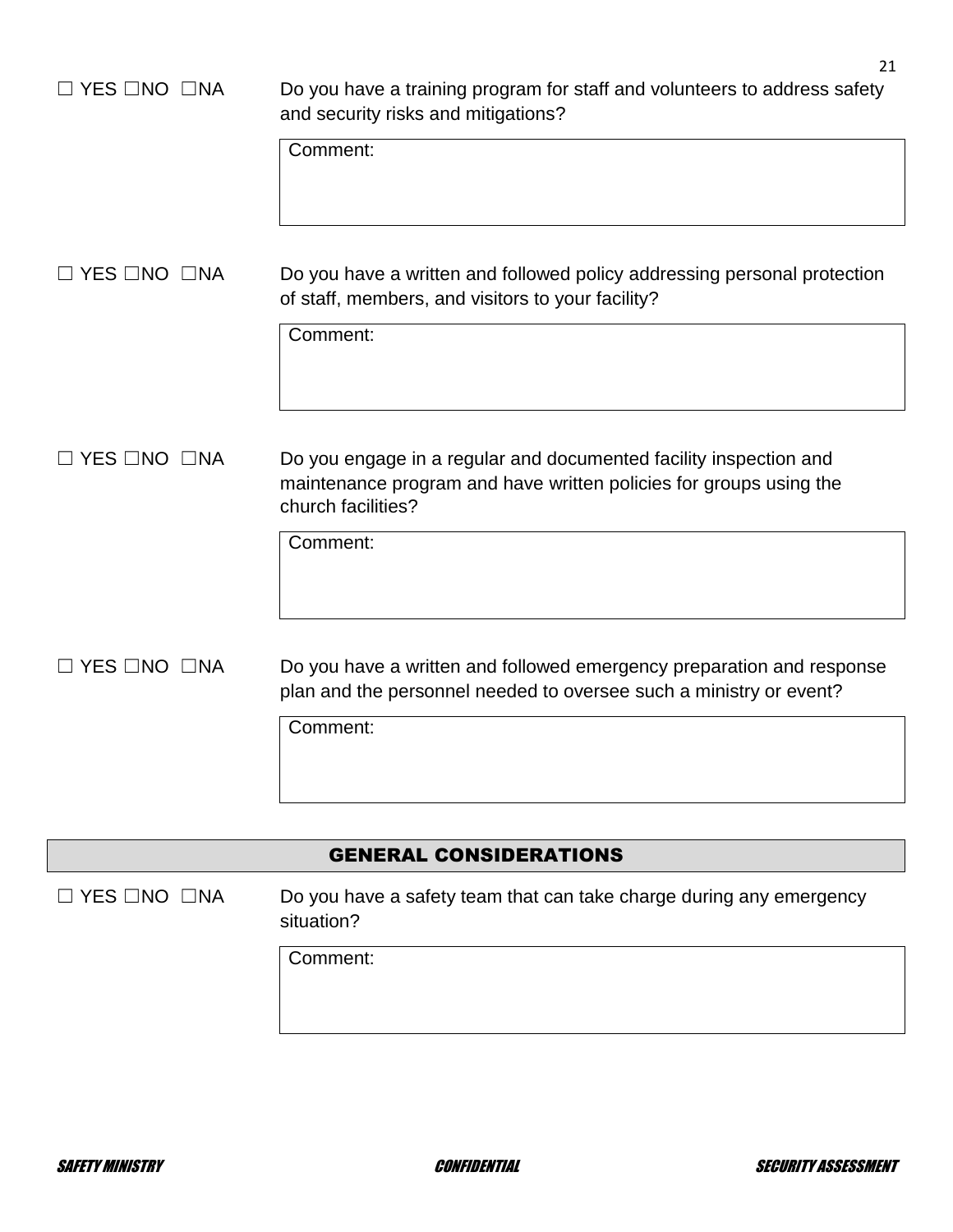| $\Box$ YES $\Box$ NO $\Box$ NA | 22<br>Have team members undergone a thorough screening, including a<br>criminal background check?                                                             |
|--------------------------------|---------------------------------------------------------------------------------------------------------------------------------------------------------------|
|                                | Comment:                                                                                                                                                      |
| $\Box$ YES $\Box$ NO $\Box$ NA | Are team members trained to handle communication, evacuation, first aid,<br>emergency response, and violent intruder?                                         |
|                                | Comment:                                                                                                                                                      |
| $\Box$ YES $\Box$ NO $\Box$ NA | Has your team discussed worst-case scenarios and developed responses<br>to them?                                                                              |
|                                | Comment:                                                                                                                                                      |
| $\Box$ YES $\Box$ NO $\Box$ NA | Has your team consulted area experts, such as police, paramedics, and<br>firefighters, to determine how your organizations can work best with one<br>another? |
|                                | Comment:                                                                                                                                                      |
| $\Box$ YES $\Box$ NO $\Box$ NA | Is your team trained to help evacuate the church?                                                                                                             |
|                                | Comment:                                                                                                                                                      |
| $\Box$ YES $\Box$ NO $\Box$ NA | Does your team practice evacuation on a regular basis with staff,<br>volunteers, and members?                                                                 |
|                                | Comment:                                                                                                                                                      |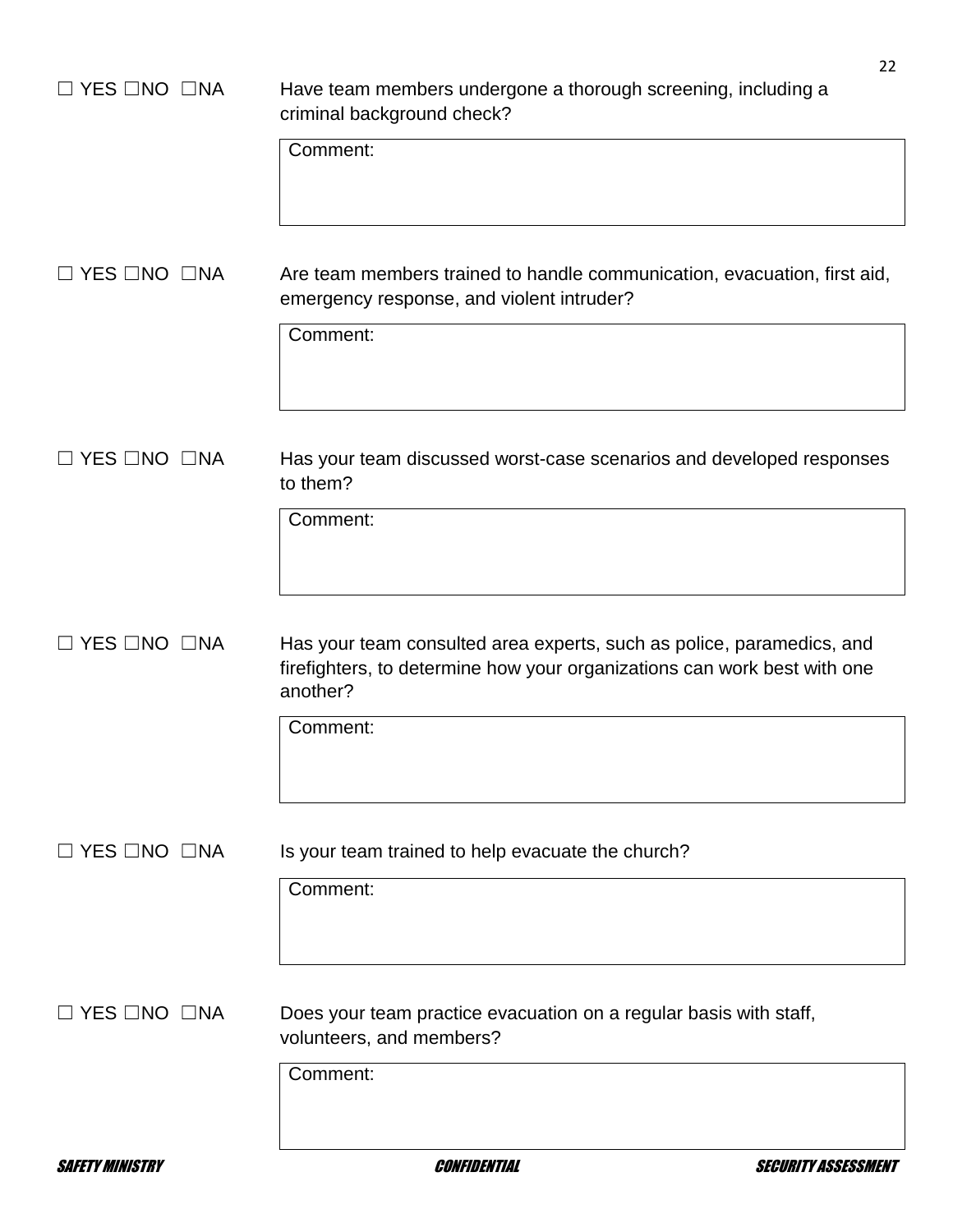| $\Box$ YES $\Box$ NO $\Box$ NA | 23<br>Is your team trained to verbally deescalate a disruptive person(s)?                                                                                                         |
|--------------------------------|-----------------------------------------------------------------------------------------------------------------------------------------------------------------------------------|
|                                | Comment:                                                                                                                                                                          |
| $\Box$ YES $\Box$ NO $\Box$ NA | Is your team trained in Use of Force and Control Techniques (Unarmed<br>Self-Defense)?                                                                                            |
|                                | Comment:                                                                                                                                                                          |
|                                |                                                                                                                                                                                   |
|                                | <b>MEDICAL RESPONSE</b>                                                                                                                                                           |
| <b>YES □NO □NA</b>             | Does your team include medical professionals who are responsible for<br>providing first aid and calling for medical assistance in the event of an<br>emergency?                   |
|                                | Comment:                                                                                                                                                                          |
| <b>YES □NO □NA</b>             | Do you train safety team members to look for an emergency medical<br>identification card on the injured or ill person to alert you to any known<br>medical problems or allergies? |
|                                | Comment:                                                                                                                                                                          |
| <b>YES □NO □NA</b>             | Does your safety team maintain a fully stocked first-aid kit?                                                                                                                     |
|                                | Comment:                                                                                                                                                                          |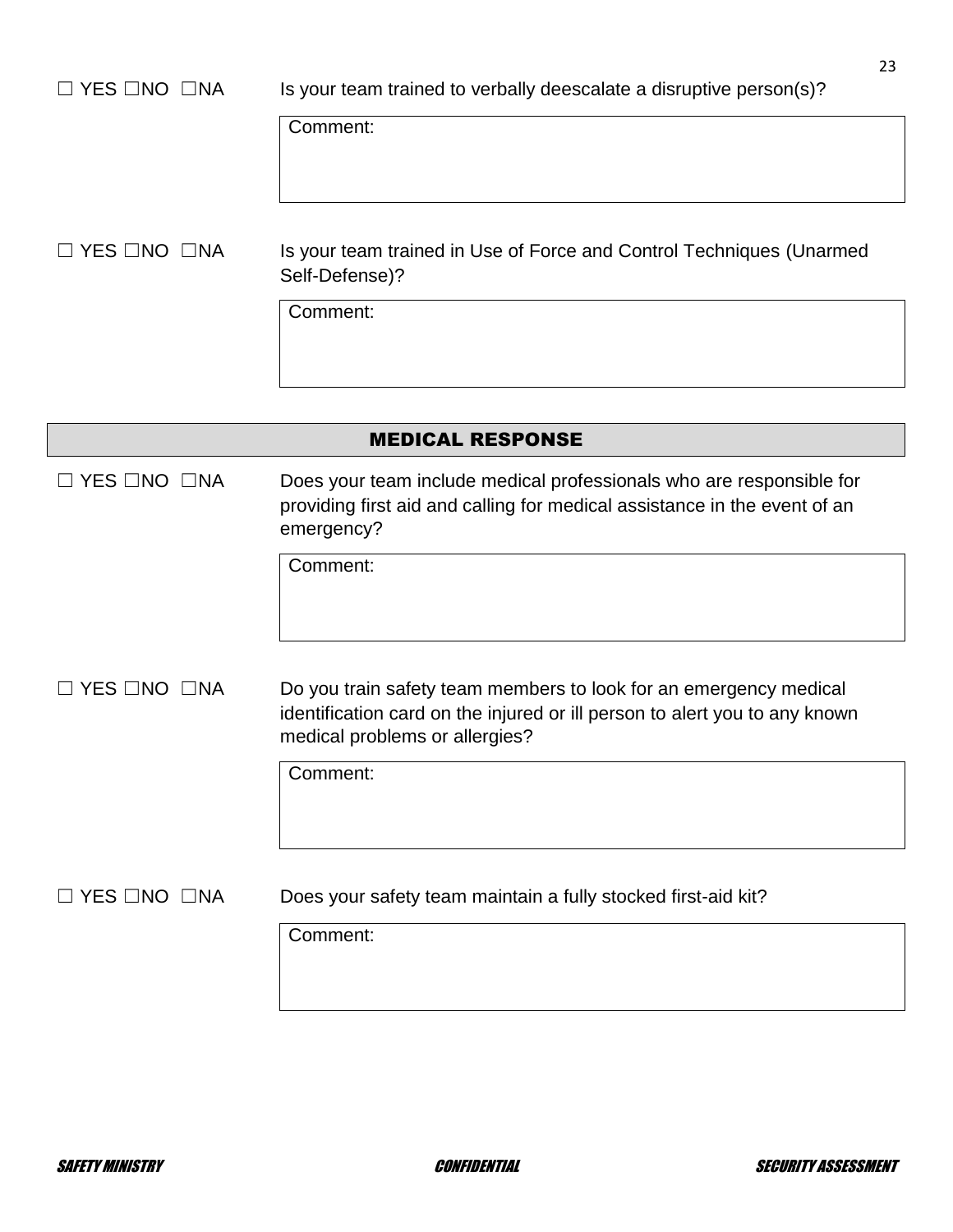## □ YES □NO □NA Does the team have gloves readily available to protect them from blood and other potentially harmful bodily fluids?

Comment:

□ YES □NO □NA Are members of your safety team trained in basic first aid, CPR, and AED use (if you have AEDs)?

Comment:

|                    | <b>VIOLENCE RESPONSE</b>                                                                       |
|--------------------|------------------------------------------------------------------------------------------------|
| YES □NO □NA        | Does your emergency response plan address the possibility of violent<br>attacks?               |
|                    | Comment:                                                                                       |
| <b>YES □NO □NA</b> | Has your safety team determined which areas of your ministry are most<br>vulnerable to attack? |
|                    | Comment:                                                                                       |
| <b>YES □NO □NA</b> | Does your team know how to prepare for and respond to a violent attack?                        |
|                    | Comment:                                                                                       |
|                    |                                                                                                |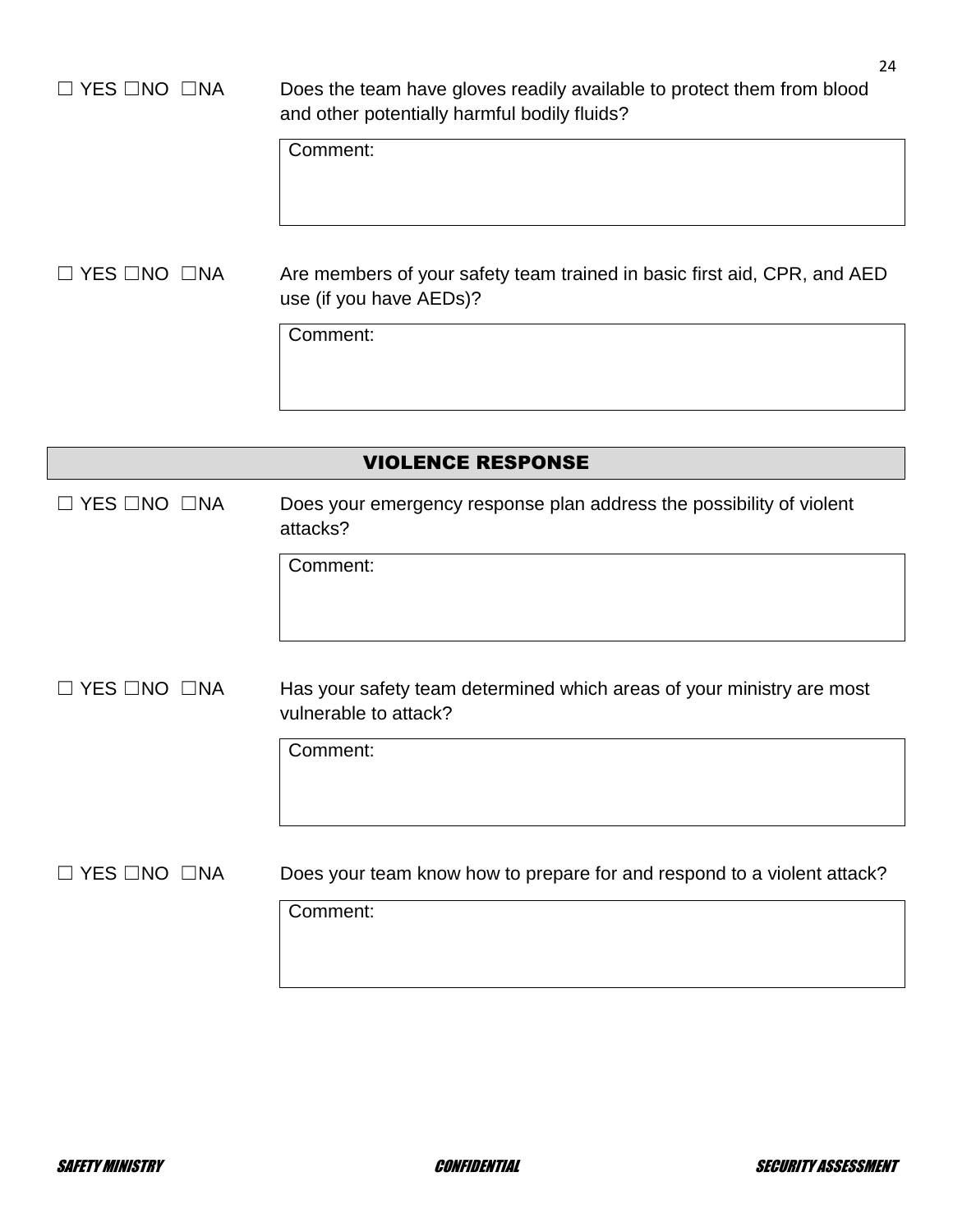| $\Box$ YES $\Box$ NO $\Box$ NA | 25<br>Does your disaster response team regularly participate in drills to review<br>and practice what you intend to do during and after an emergency?<br>Comment:                                                            |
|--------------------------------|------------------------------------------------------------------------------------------------------------------------------------------------------------------------------------------------------------------------------|
| YES □NO □NA                    | Can your team implement lockdown procedures in the event of a violent<br>event within the church?<br>Comment:                                                                                                                |
| YES □NO □NA                    | Do you regularly communicate with your congregation about what to do in<br>the event of an emergency? (Location of emergency exits, lockdown<br>procedures, how you'll protect children in Sunday school, etc.?)<br>Comment: |
| $\Box$ YES $\Box$ NO $\Box$ NA | Has your ministry invested in security equipment that would enable staff<br>and the safety team to limit access to specific areas of the building, such<br>as the children's wing?<br>Comment:                               |
| $\Box$ YES $\Box$ NO $\Box$ NA | Does your ministry have security cameras, panic buttons, silent alarms, or<br>other types of security equipment to help ensure the safety of your<br>members?<br>Comment:                                                    |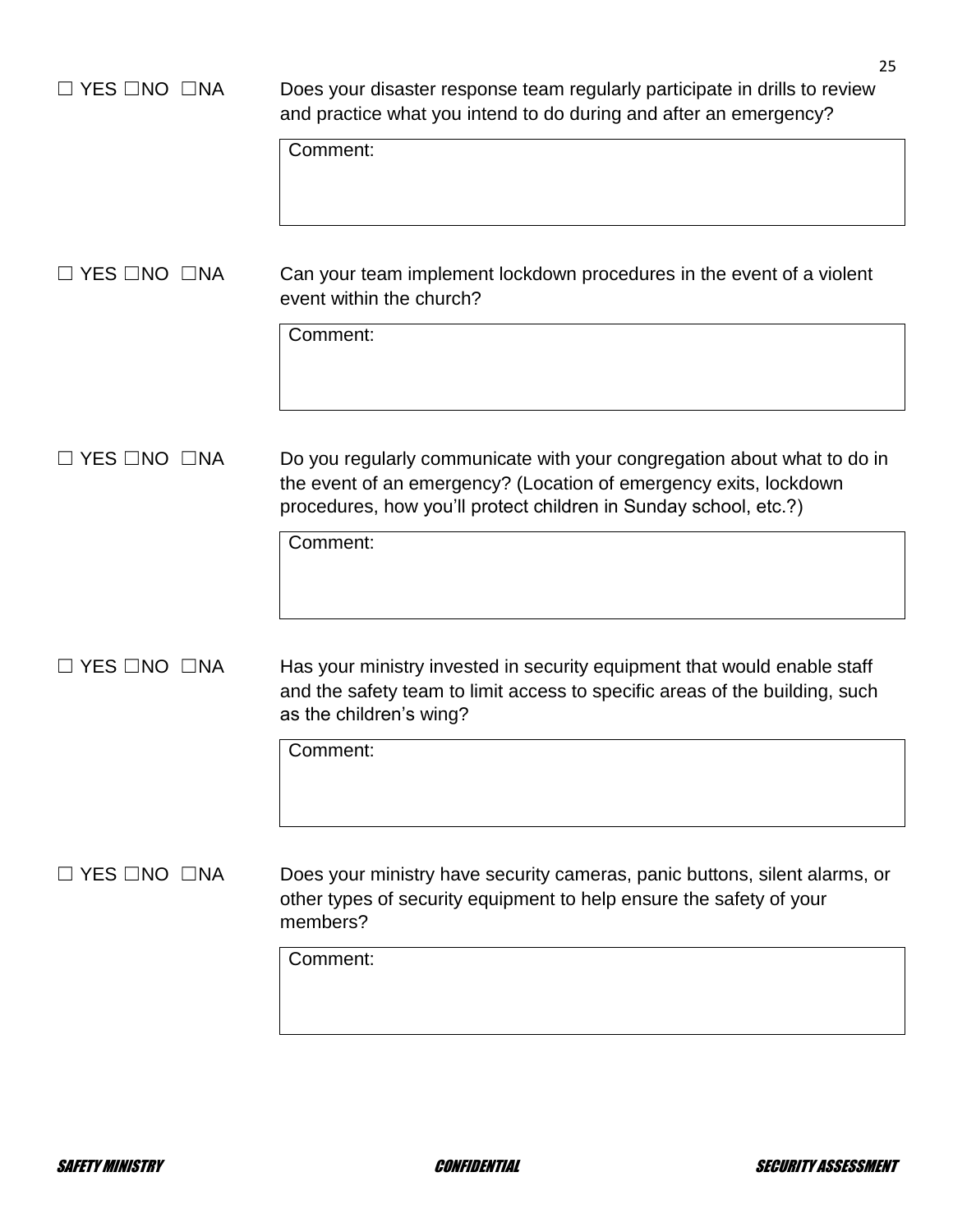|                                | 26                                                                                                                                          |
|--------------------------------|---------------------------------------------------------------------------------------------------------------------------------------------|
|                                | <b>FIREARMS ISSUES</b>                                                                                                                      |
| $\Box$ YES $\Box$ NO $\Box$ NA | Are armed security personnel current or former law enforcement agents?                                                                      |
|                                | Comment:                                                                                                                                    |
| YES □NO □NA                    | Are they licensed to carry a weapon in your state?<br>Comment:                                                                              |
|                                |                                                                                                                                             |
| $\Box$ YES $\Box$ NO $\Box$ NA | Do you require team members who carry firearms to receive regular,<br>formal weapons training?                                              |
|                                | Comment:                                                                                                                                    |
| $\Box$ YES $\Box$ NO $\Box$ NA | How often do they undergo weapons training?                                                                                                 |
|                                | Comment:                                                                                                                                    |
| <b>YES □NO □NA</b>             | Do your security team members follow a set of written guidelines as to<br>how much force may be used against a person in a given situation? |
|                                | Comment:                                                                                                                                    |
| $\Box$ YES $\Box$ NO $\Box$ NA | Are your security team members trained to avoid "friendly fire" and striking<br>unintended targets who may be in the line of fire?          |
|                                | Comment:                                                                                                                                    |